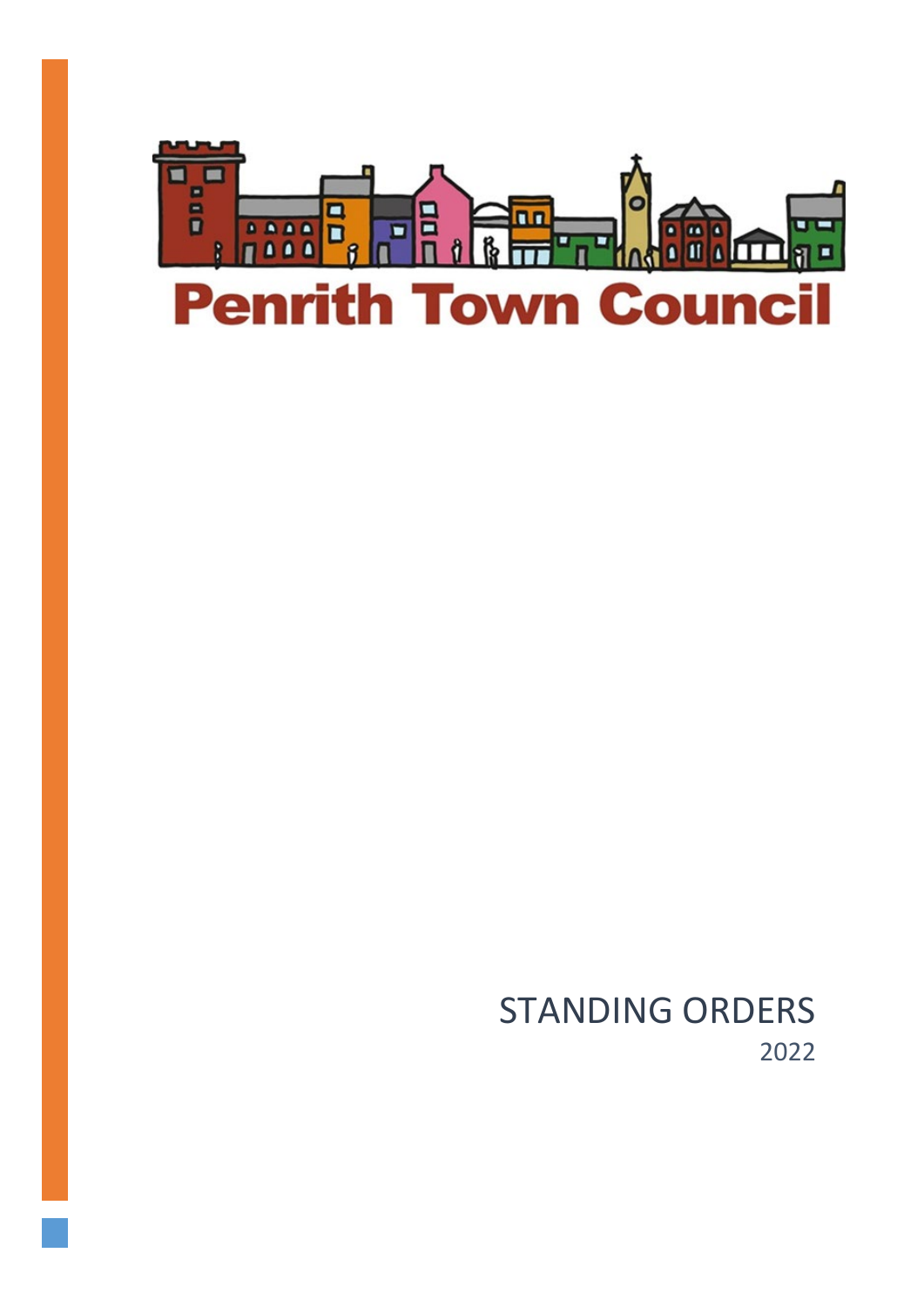# **Contents**

- **1. [Rules of debate at meetings](#page-2-0)**
- **[Disorderly conduct at meetings](#page-4-0)**
- **[Meetings generally](#page-4-1)**
- **[Committees & sub-committees](#page-7-0)**
- **[Ordinary Council meetings](#page-8-0)**

 **Extraordinary meetings [of the council, committees & sub](#page-10-0)[committees](#page-10-0)**

- **[Previous resolutions](#page-11-0)**
- **[Voting on appointments](#page-11-1)**
- **Motions on Notice**
- **[Motions at a meeting that do not require written notice](#page-13-0)**
- **[Management of information](#page-14-0)**
- **[Draft minutes](#page-15-0)**
- **[Code of Conduct & dispensations](#page-15-1)**
- **[Code of Conduct complaints](#page-17-0)**
- **[Proper Officer](#page-18-0)**
- **[Responsible Financial Officer](#page-20-0)**
- **[Accounts and accounting statements](#page-20-1)**
- **[Financial controls & procurement](#page-21-0)**
- **[Handling staff matters](#page-22-0)**
- **[Responsibilities to provide information](#page-23-0)**
- **[Responsibilities under Data Protection legislation](#page-23-1)**
- **[Relations with the press/media](#page-23-2)**
- **[Execution and sealing of legal deeds](#page-24-0)**
- **[Communicating with district and county or unitary councillors](#page-24-1)**
- **[Restrictions on councillor activities](#page-24-2)**
- **[Standing orders generally](#page-25-0)**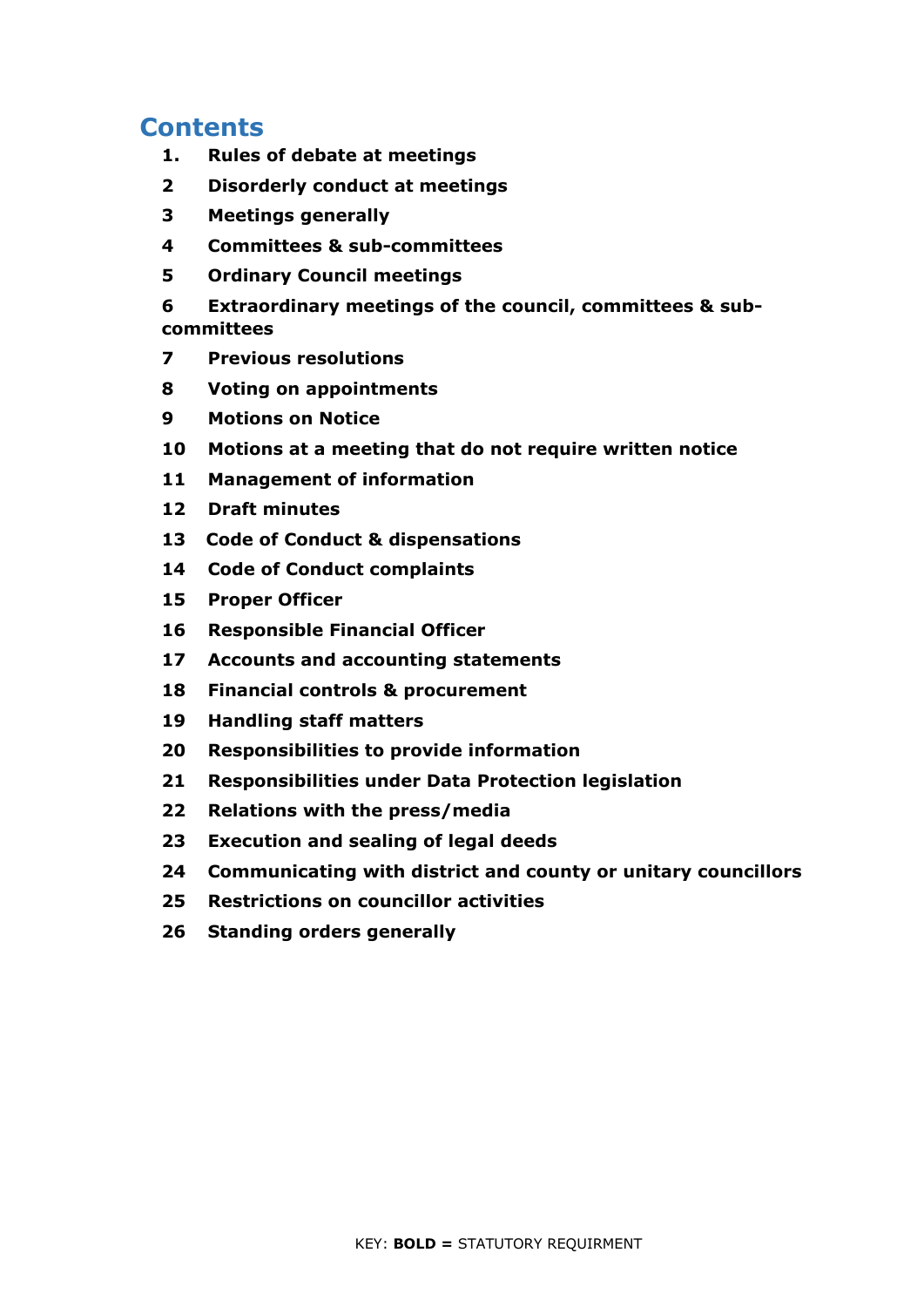### **1. Rules of Debate at Meetings**

- <span id="page-2-0"></span>a Motions on the agenda shall be considered in the order that they appear unless the order is changed at the discretion of the Chair of the meeting.
- b A motion (including an amendment) shall not be progressed unless it has been moved and seconded.
- c A motion on the agenda that is not moved by its proposer may be treated by the Chair of the meeting as withdrawn.
- d If a motion (including an amendment) has been seconded, it may be withdrawn by the proposer only with the consent of the seconder and the meeting.
- e An amendment is a proposal to remove or add words to a motion. It shall not negate the motion.
- f If an amendment to the original motion is carried, the original motion (as amended) becomes the substantive motion upon which further amendment(s) may be moved.
- g An amendment shall not be considered unless early verbal notice of it is given at the meeting and, if requested by the Chair of the meeting, is expressed in writing to the Chair.
- h A councillor may move an amendment to his own motion if agreed by the meeting. If a motion has already been seconded, the amendment shall be with the consent of the seconder and the meeting.
- i If there is more than one amendment to an original or substantive motion, the amendments shall be moved in the order directed by the Chair of the meeting.
- j Subject to standing order 1(k), only one amendment shall be moved and debated at a time, the order of which shall be directed by the Chair of the meeting.
- k One or more amendments may be discussed together if the Chair of the meeting considers this expedient, but each amendment shall be voted upon separately.
- l A councillor may not move more than one amendment to an original or substantive motion.
- m The mover of an amendment has no right of reply at the end of debate on it.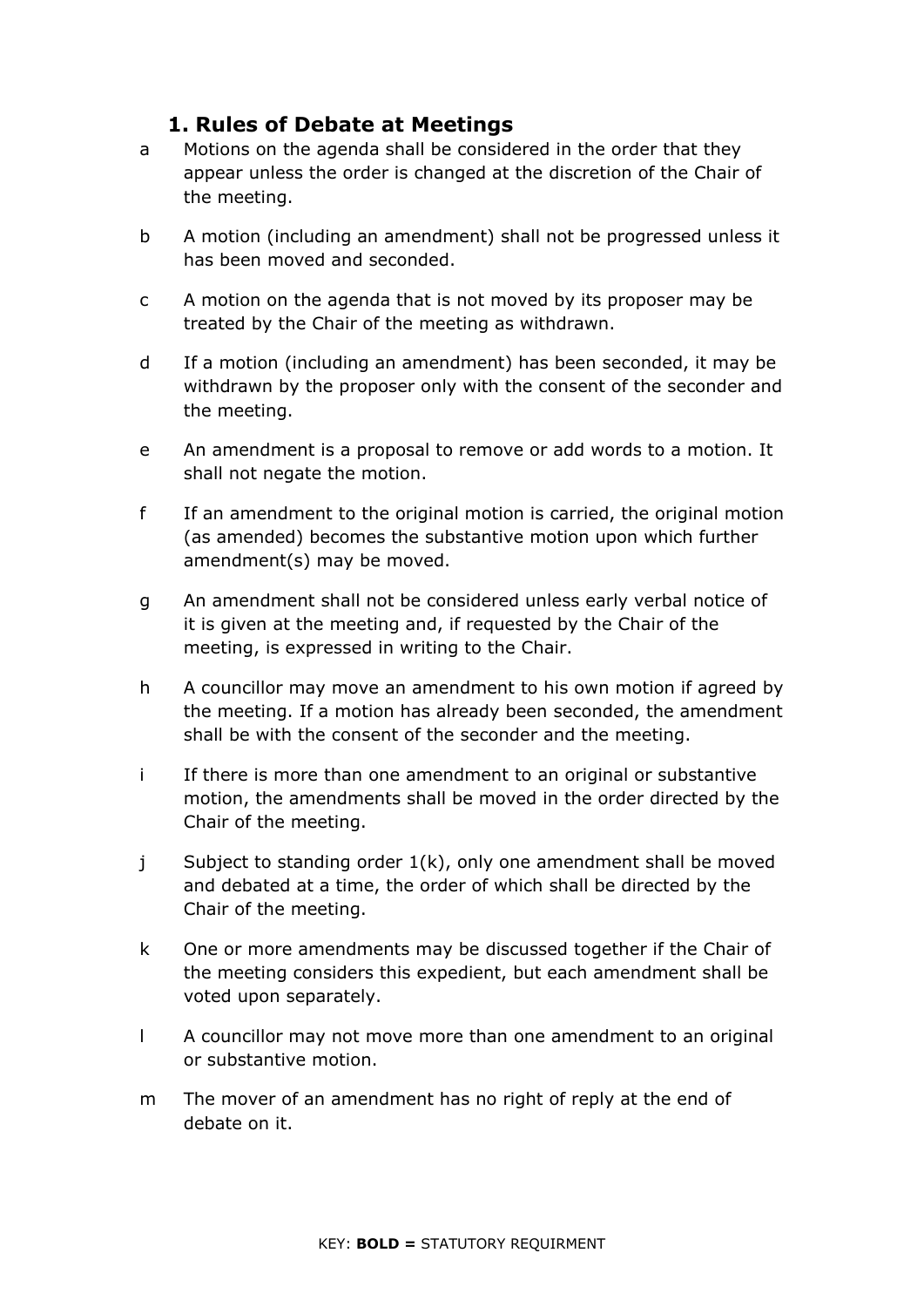- n Where a series of amendments to an original motion are carried, the mover of the original motion shall have a right of reply either at the end of debate on the first amendment or at the very end of debate on the final substantive motion immediately before it is put to the vote.
- o Unless permitted by the Chair of the meeting, a councillor may speak once in the debate on a motion except:
	- i. to speak on an amendment moved by another councillor;
	- ii. to move or speak on another amendment if the motion has been amended since he last spoke;
	- iii. to make a point of order;
	- iv. to give a personal explanation; or
	- v. to exercise a right of reply.
- p During the debate on a motion, a councillor may interrupt only on a point of order or a personal explanation and the councillor who was interrupted shall stop speaking. A councillor raising a point of order shall identify the standing order which he considers has been breached or specify the other irregularity in the proceedings of the meeting he is concerned by.
- q A point of order shall be decided by the Chair of the meeting and his decision shall be final.
- r When a motion is under debate, no other motion shall be moved except:
	- i. to amend the motion;
	- ii. to proceed to the next business;
	- iii. to adjourn the debate;
	- iv. to put the motion to a vote;
	- v. to ask a person to be no longer heard or to leave the meeting;
	- vi. to refer a motion to a committee or sub-committee for consideration;
	- vii. to exclude the public and press;
	- viii. to adjourn the meeting; or
	- ix. to suspend particular standing order(s) excepting those which reflect mandatory statutory or legal requirements.
- s Before an original or substantive motion is put to the vote, the Chair of the meeting shall be satisfied that the motion has been sufficiently debated and that the mover of the motion under debate has exercised or waived his right of reply.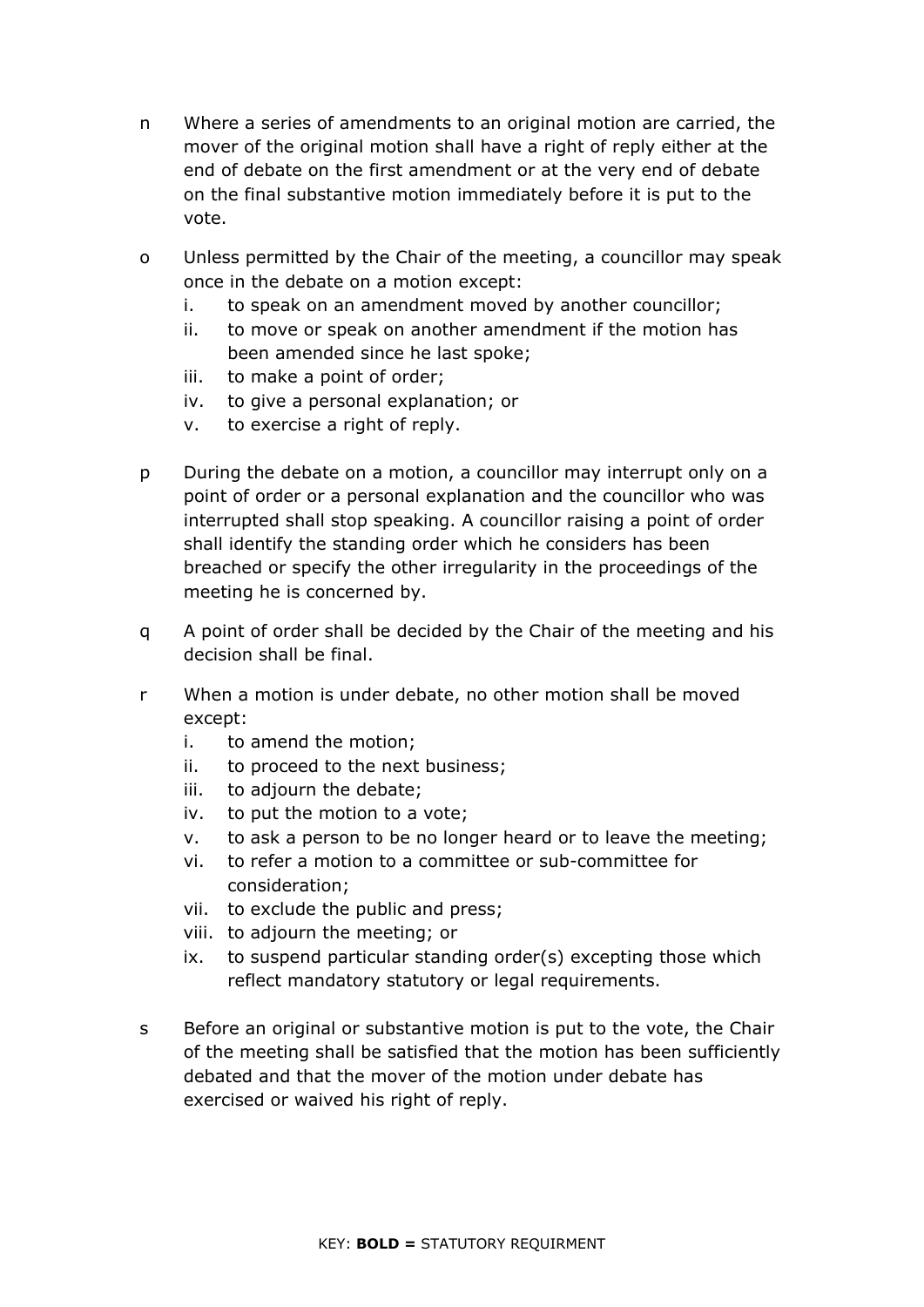t Excluding motions moved under Standing Order 1(r), the contributions or speeches by a councillor shall relate only to the motion under discussion and shall not exceed three minutes without the consent of the Chair of the meeting.

### **2 Disorderly Conduct at Meetings**

- <span id="page-4-0"></span>a No person shall obstruct the transaction of business at a meeting or behave offensively or improperly. If this standing order is ignored, the Chair of the meeting shall request such person(s) to moderate or improve their conduct.
- b If person(s) disregard the request of the Chair of the meeting to moderate or improve their conduct, any councillor or the Chair of the meeting may move that the person be no longer heard or be excluded from the meeting. The motion, if seconded, shall be put to the vote without discussion.
- c If a resolution made under standing order 2(b) is ignored, the Chair of the meeting may take further reasonable steps to restore order or to progress the meeting. This may include temporarily suspending or closing the meeting.

### <span id="page-4-1"></span>**3 Meetings Generally**

- a **Meetings shall not take place in premises which at the time of the meeting are used for the supply of alcohol, unless no other premises are available free of charge or at a reasonable cost.**
- b **The minimum three clear days for notice of a meeting does not include the day on which notice was issued, the day of the meeting, a Sunday, a day of the Christmas break, a day of the Easter break or of a bank holiday or a day appointed for public thanksgiving or mourning.**
- c **The minimum three clear days' public notice for a meeting does not include the day on which the notice was issued or the day of the meeting unless the meeting is convened at shorter notice**
- d **Meetings shall be open to the public unless their presence is prejudicial to the public interest by reason of the confidential nature of the business to be transacted or for other special reasons. The public's exclusion from part or all of a meeting shall be by a resolution which shall give reasons for the public's exclusion.**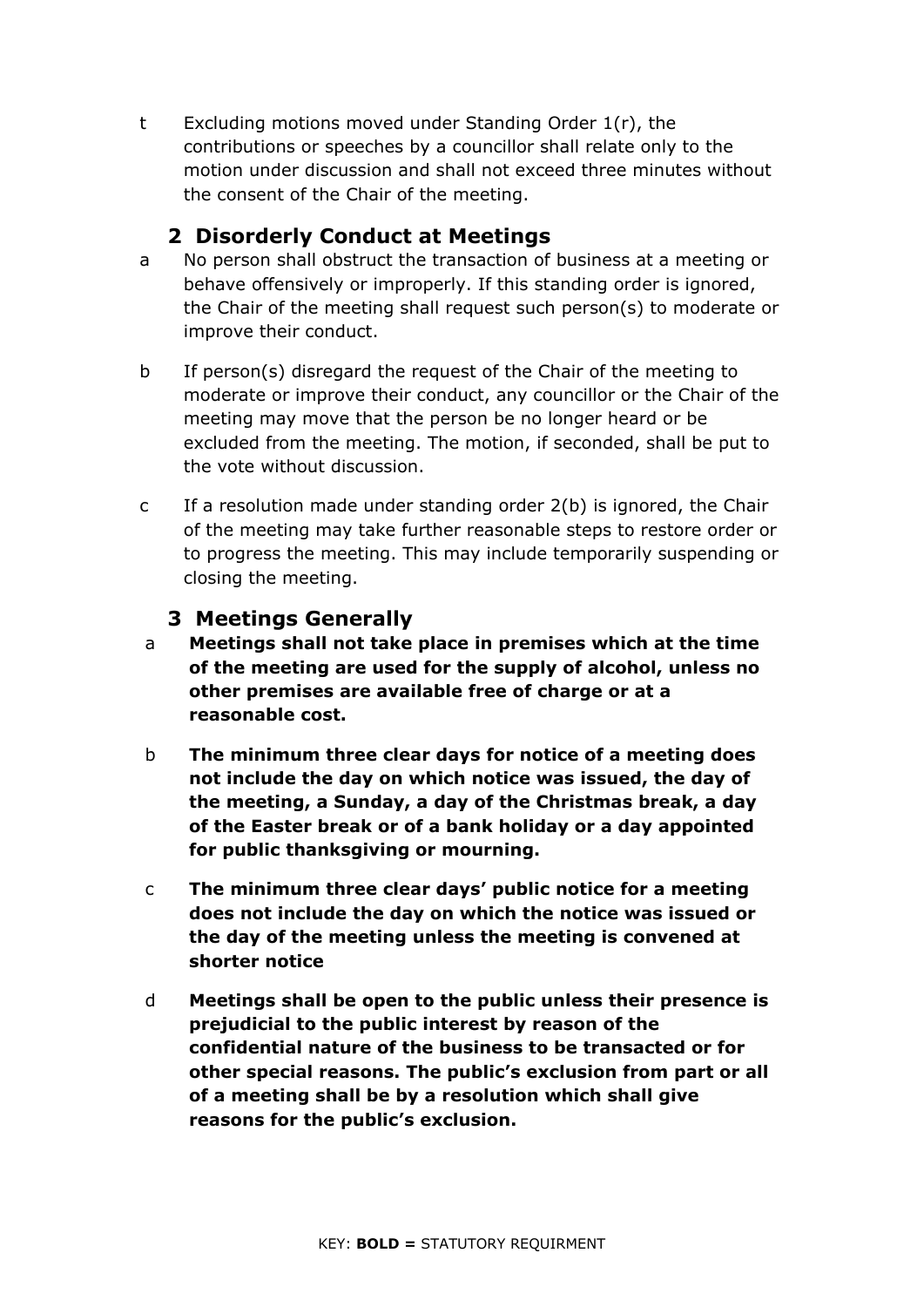- e Members of the public may make representations, answer questions and give evidence at a meeting which they are entitled to attend in respect of the business on the agenda. The public must make a request in writing to the Town Clerk PRIOR to the meeting.
- f The period of time designated for public participation at a meeting in accordance with standing order 3(e) shall not exceed fifteen minutes unless directed by the Chair of the meeting.
- g Subject to standing order 3(f), a member of the public shall not speak for more than three minutes.
- h In accordance with standing order 3(e), a question shall not require a response at the meeting nor start a debate on the question. The Chair of the meeting may direct that a written or oral response be given.
- i A person shall raise his hand when requesting to speak and stand when speaking (except when a person has a disability or is likely to suffer discomfort)]. The Chair of the meeting may at any time permit a person to be seated when speaking.
- j A person who speaks at a meeting shall direct his comments to the Chair of the meeting.
- k Only one person is permitted to speak at a time. If more than one person wants to speak, the Chair of the meeting shall direct the order of speaking.
- l **Subject to standing order 3(m), a person who attends a meeting is permitted to report on the meeting whilst the meeting is open to the public. To "report" means to film, photograph, make an audio recording of meeting proceedings, use any other means for enabling persons not present to see or hear the meeting as it takes place or later or to report or to provide oral or written commentary about the meeting so that the report or commentary is available as the meeting takes place or later to persons not present.**
- m **A person present at a meeting may not provide an oral report or oral commentary about a meeting as it takes place without permission.**
- n **Subject to standing orders which indicate otherwise, anything authorised or required to be done by, to or before the Chair of the Council may in his absence be done by, to or before the Vice-Chair of the Council (if there is one).**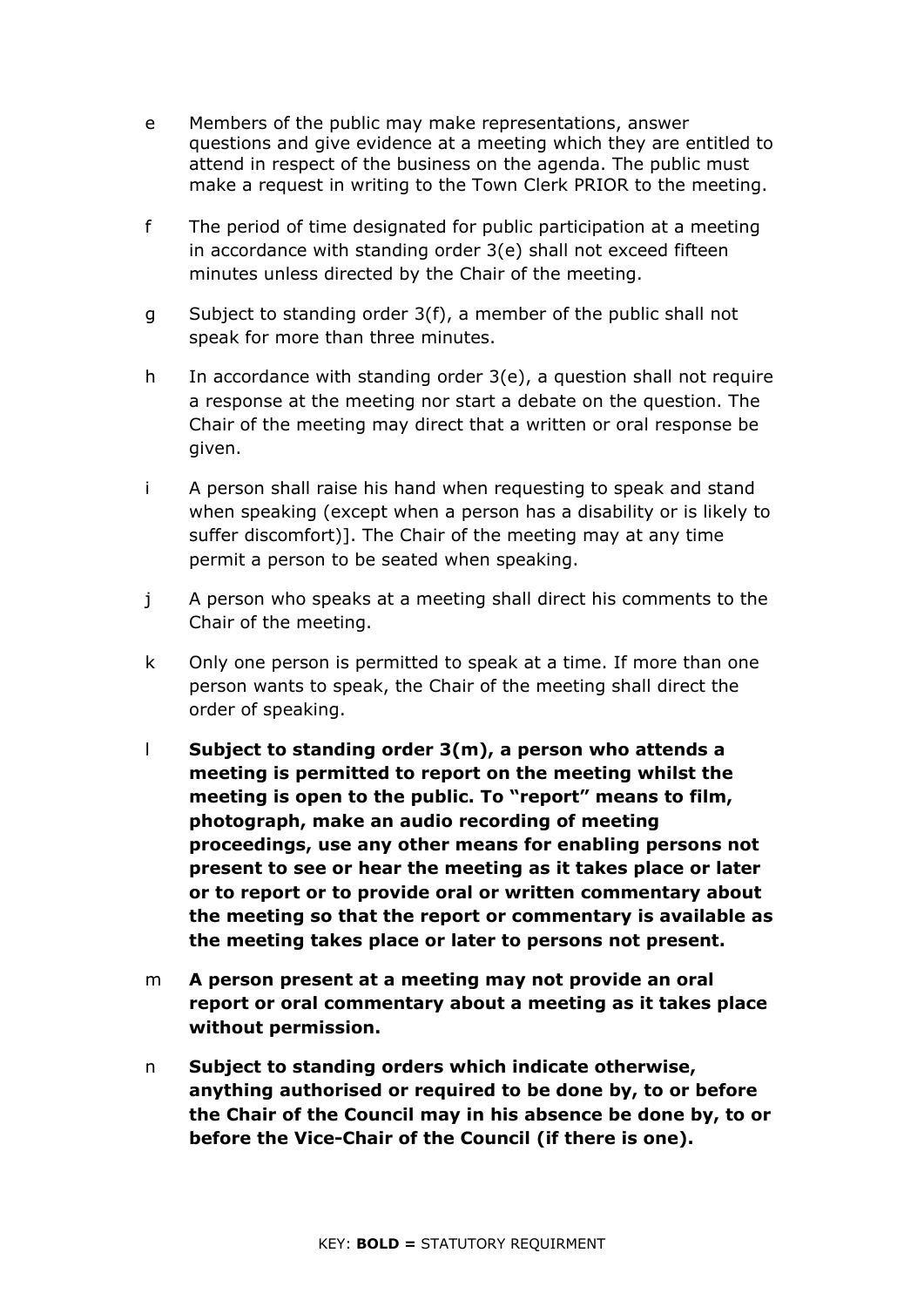- o **The Chair of the Council, if present, shall preside at a meeting. If the Chair is absent from a meeting, the Vice-Chair of the Council (if there is one) if present, shall preside. If both the Chair and the Vice-Chair are absent from a meeting, a councillor as chosen by the councillors present at the meeting shall preside at the meeting.**
- p **Subject to a meeting being quorate, all questions at a meeting shall be decided by a majority of the councillors and non-councillors with voting rights present and voting.**
- q **The Chair of a meeting may give an original vote on any matter put to the vote, and in the case of an equality of votes may exercise his/her/their casting vote whether or not he she/they gave an original vote.**

*See standing orders 5(h) and (i) for the different rules that apply in the election of the Chair of the Council at the annual meeting of the Council.*

- r **Unless standing orders provide otherwise, voting on a question shall be by a show of hands. At the request of a councillor, the voting on any question shall be recorded so as to show whether each councillor present and voting gave his/her/their vote for or against that question.** Such a request shall be made before moving on to the next item of business on the agenda.
- s The minutes of a meeting shall include an accurate record of the following:
	- i. the time and place of the meeting;
	- ii. the names of councillors who are present and the names of councillors who are absent;
	- iii. interests that have been declared by councillors and noncouncillors with voting rights;
	- iv. the grant of dispensations (if any) to councillors and noncouncillors with voting rights;
	- v. whether a councillor or non-councillor with voting rights left the meeting when matters that they held interests in were being considered;
	- vi. if there was a public participation session; and
	- vii. the resolutions made.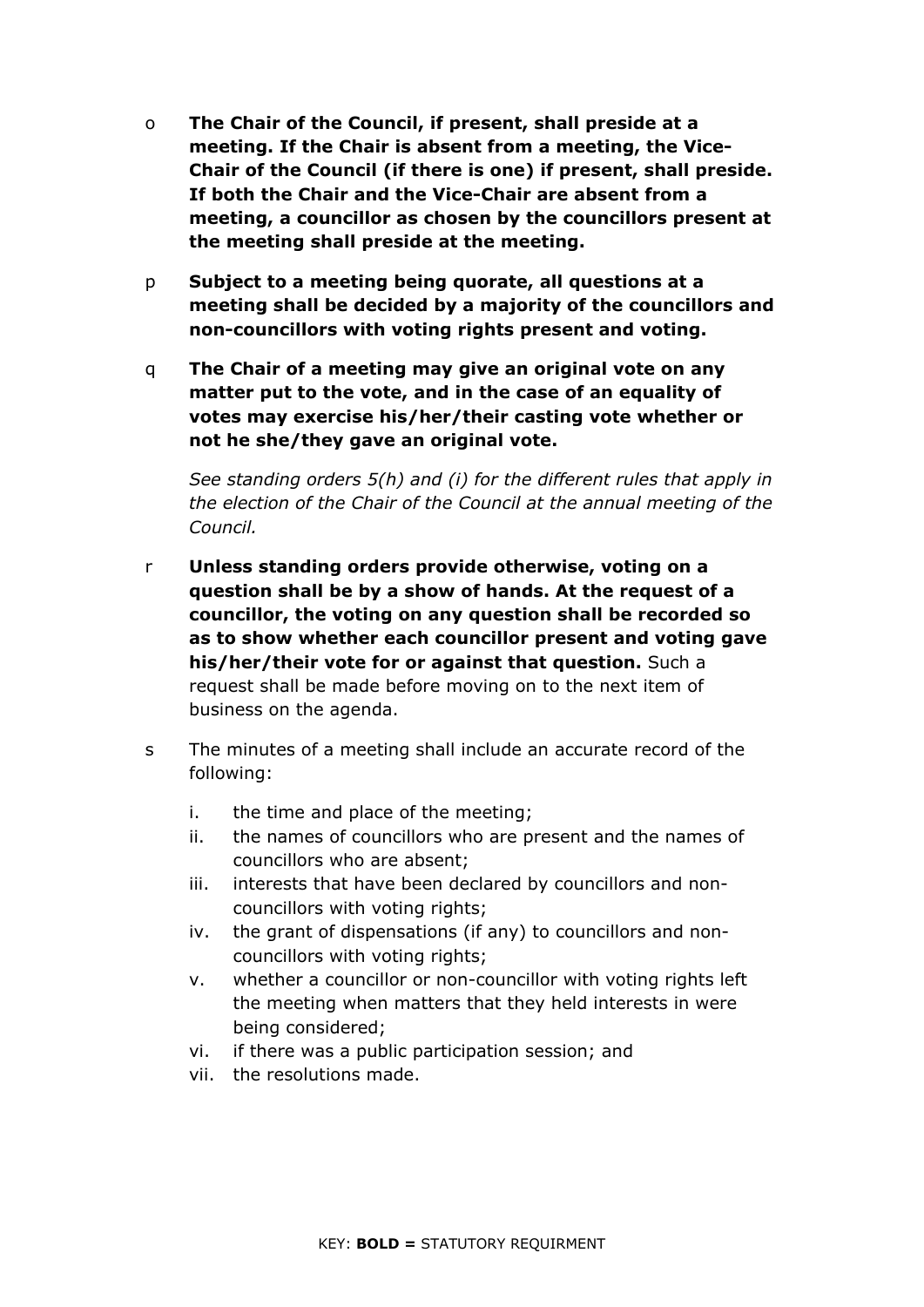- t **A councillor or a non-councillor with voting rights who has a disclosable pecuniary interest, or another interest as set out in the Council's code of conduct in a matter being considered at a meeting is subject to statutory limitations or restrictions under the code on his right to participate and vote on that matter.**
- u **No business may be transacted at a meeting unless at least one-third of the whole number of members of the Council are present and in no case shall the quorum of a meeting be less than five for Full Council and three for committees.**

*See standing order 4d(viii) for the quorum of a committee or subcommittee meeting.* 

- v **If a meeting is or becomes inquorate no business shall be transacted** and the meeting shall be closed. The business on the agenda for the meeting shall be adjourned to another meeting.
- w A meeting shall not exceed a period of two hours without a proposal approved to extend a meeting by those present.

#### <span id="page-7-0"></span>**4 Committees & Sub-committees**

- a **Unless the Council determines otherwise, a committee may appoint a sub-committee whose terms of reference and members shall be determined by the committee.**
- b **The members of a committee may include non-councillors unless it is a committee which regulates and controls the finances of the Council.**
- c **Unless the Council determines otherwise, all the members of an advisory committee and a sub-committee of the advisory committee may be non-councillors.**
- d The Council may appoint standing committees or other committees as may be necessary, and:
	- i. shall determine their terms of reference;
	- ii. shall determine the number and time of the ordinary meetings of a standing committee up until the date of the next annual meeting of the Council;
	- iii. shall permit a committee, other than in respect of the ordinary meetings of a committee, to determine the number and time of its meetings;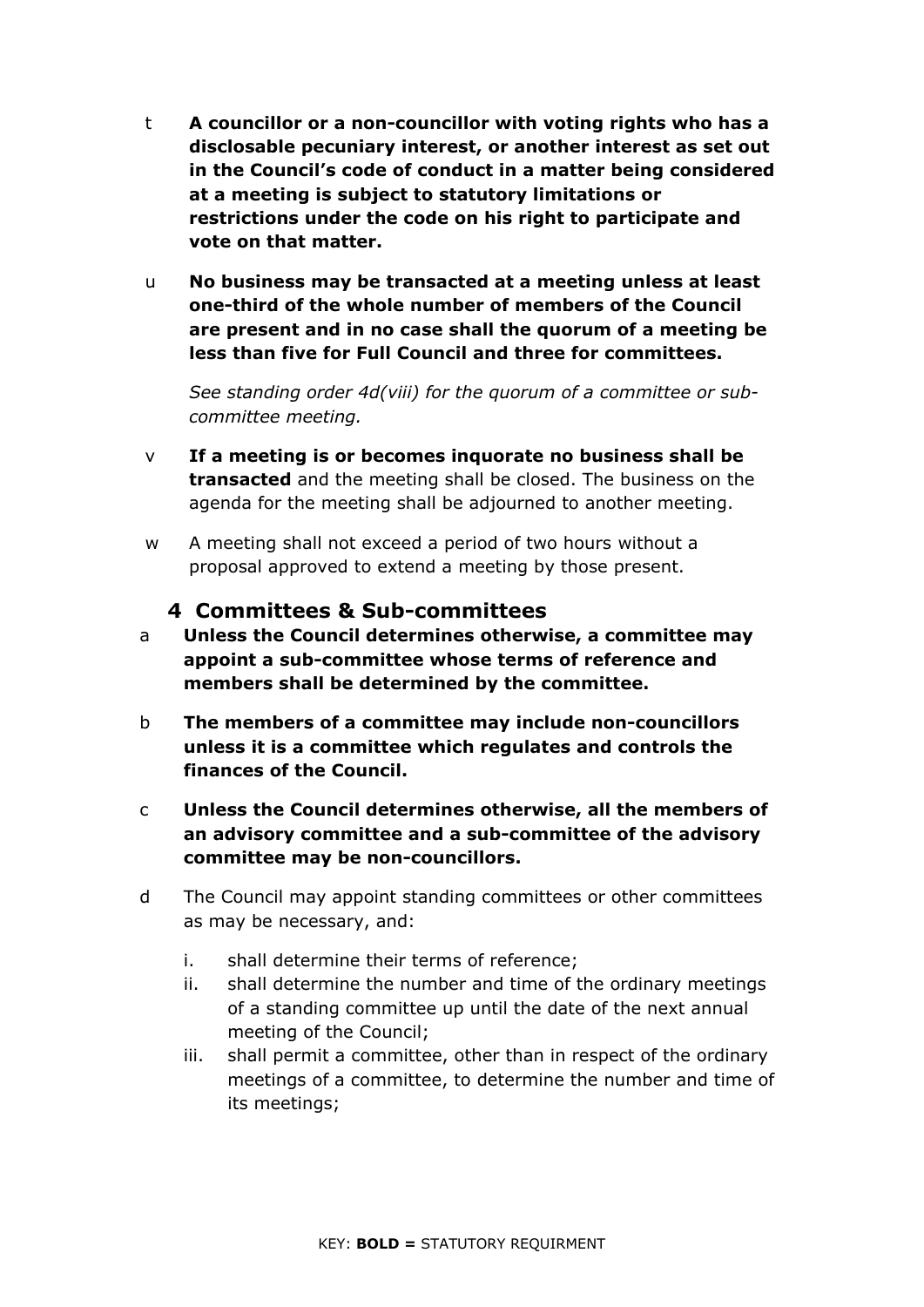- iv. shall, subject to standing orders 4(b) and (c), appoint and determine the terms of office of members of such a committee;
- v. may, subject to standing orders 4(b) and (c), appoint and determine the terms of office of the substitute members to a committee whose role is to replace the ordinary members at a meeting of a committee if the ordinary members of the committee confirm to the Proper Officer seven days before the meeting that they are unable to attend;
- vi. shall, after it has appointed the members of a standing committee, appoint the Chair of the standing committee;
- vii. shall permit a committee other than a standing committee, to appoint its own Chair at the first meeting of the committee;
- viii. shall determine the place, notice requirements and quorum for a meeting of a committee and a sub-committee which, in both cases, shall be no less than three;
- ix. shall determine if the public may participate at a meeting of a committee;
- x. shall determine if the public and press are permitted to attend the meetings of a sub-committee and also the advance public notice requirements, if any, required for the meetings of a subcommittee;
- xi. shall determine if the public may participate at a meeting of a sub-committee that they are permitted to attend; and
- xii. may dissolve a committee or a sub-committee.

## <span id="page-8-0"></span>**5 Ordinary Council Meetings**

- a **In an election year, the annual meeting of the Council shall be held on or within 14 days following the day on which the councillors elected take office.**
- b **In a year which is not an election year, the annual meeting of the Council shall be held on such day in May as the Council decides.**
- c **If no other time is fixed, the annual meeting of the Council shall take place at 6pm.**
- d **In addition to the annual meeting of the Council, at least three other ordinary meetings shall be held in each year on such dates and times as the Council decides.**
- e **The first business conducted at the annual meeting of the Council shall be the election of the Chair and Vice-Chair (if there is one) of the Council.**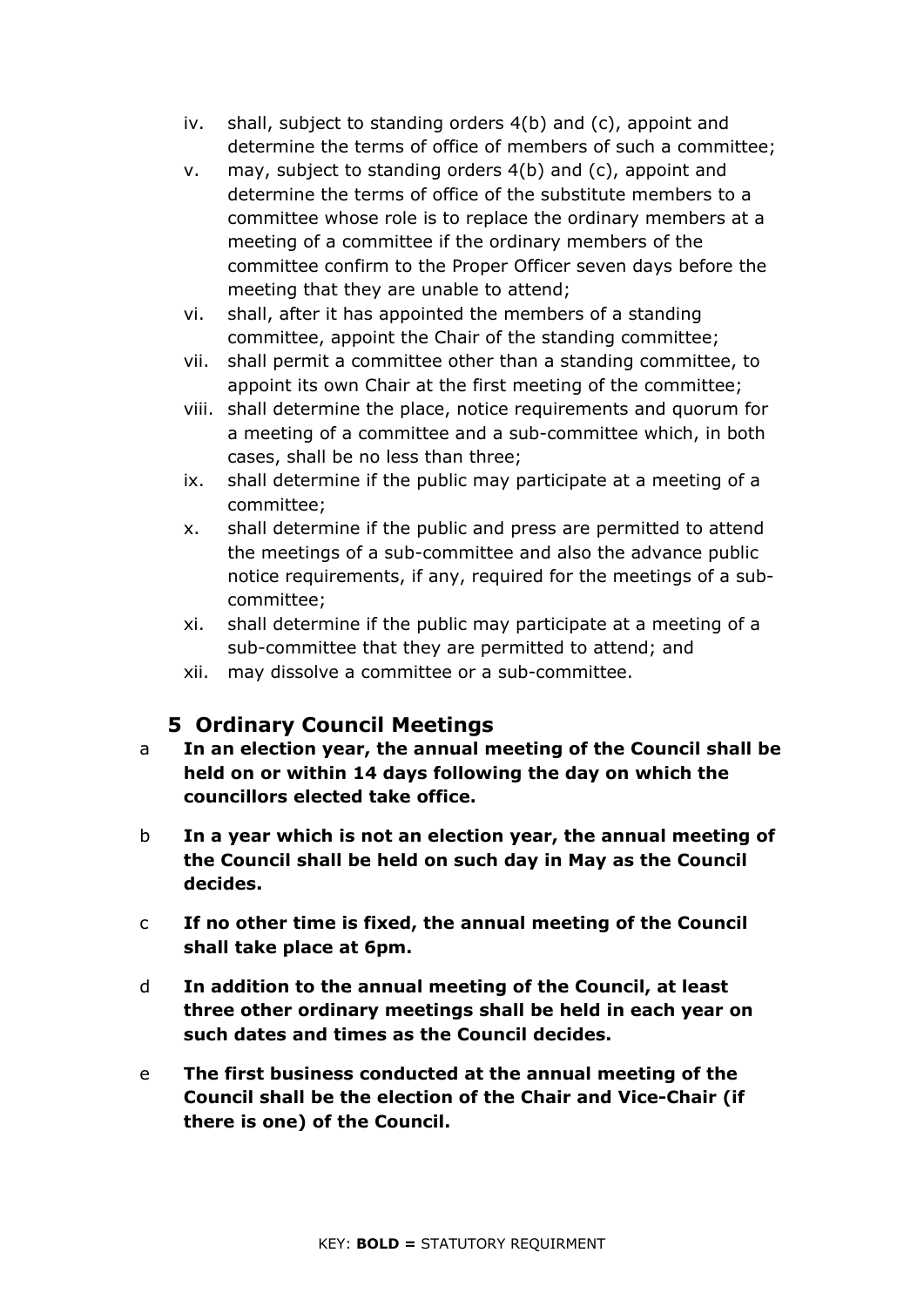- f **The Chair of the Council, unless he/she/they has resigned or becomes disqualified, shall continue in office and preside at the annual meeting until his successor is elected at the next annual meeting of the Council.**
- g **The Vice-Chair of the Council, if there is one, unless he resigns or becomes disqualified, shall hold office until immediately after the election of the Chair of the Council at the next annual meeting of the Council.**
- h **In an election year, if the current Chair of the Council has not been re-elected as a member of the Council, he shall preside at the annual meeting until a successor Chair of the Council has been elected. The current Chair of the Council shall not have an original vote in respect of the election of the new Chair of the Council but shall give a casting vote in the case of an equality of votes.**
- i **In an election year, if the current Chair of the Council has been re-elected as a member of the Council, he/she/they shall preside at the annual meeting until a new Chair of the Council has been elected. He/she/they may exercise an original vote in respect of the election of the new Chair of the Council and shall give a casting vote in the case of an equality of votes.**
- j Following the election of the Chair of the Council and Vice-Chair (if there is one) of the Council at the annual meeting, the business shall include:
	- i. **In an election year, delivery by the Chair of the Council and councillors of their acceptance of office forms unless the Council resolves for this to be done at a later date. In a year which is not an election year, delivery by the Chair of the Council of his acceptance of office form unless the Council resolves for this to be done at a later date;**
	- ii. Confirmation of the accuracy of the minutes of the last meeting of the Council;
	- iii. Receipt of the minutes of the last meeting of a committee;
	- iv. Consideration of the recommendations made by a committee;
	- v. Review of delegation arrangements to committees, subcommittees, staff and other local authorities;
	- vi. Review of the terms of reference for committees;
	- vii. Appointment of members to existing committees;
	- viii. Appointment of any new committees in accordance with standing order 4;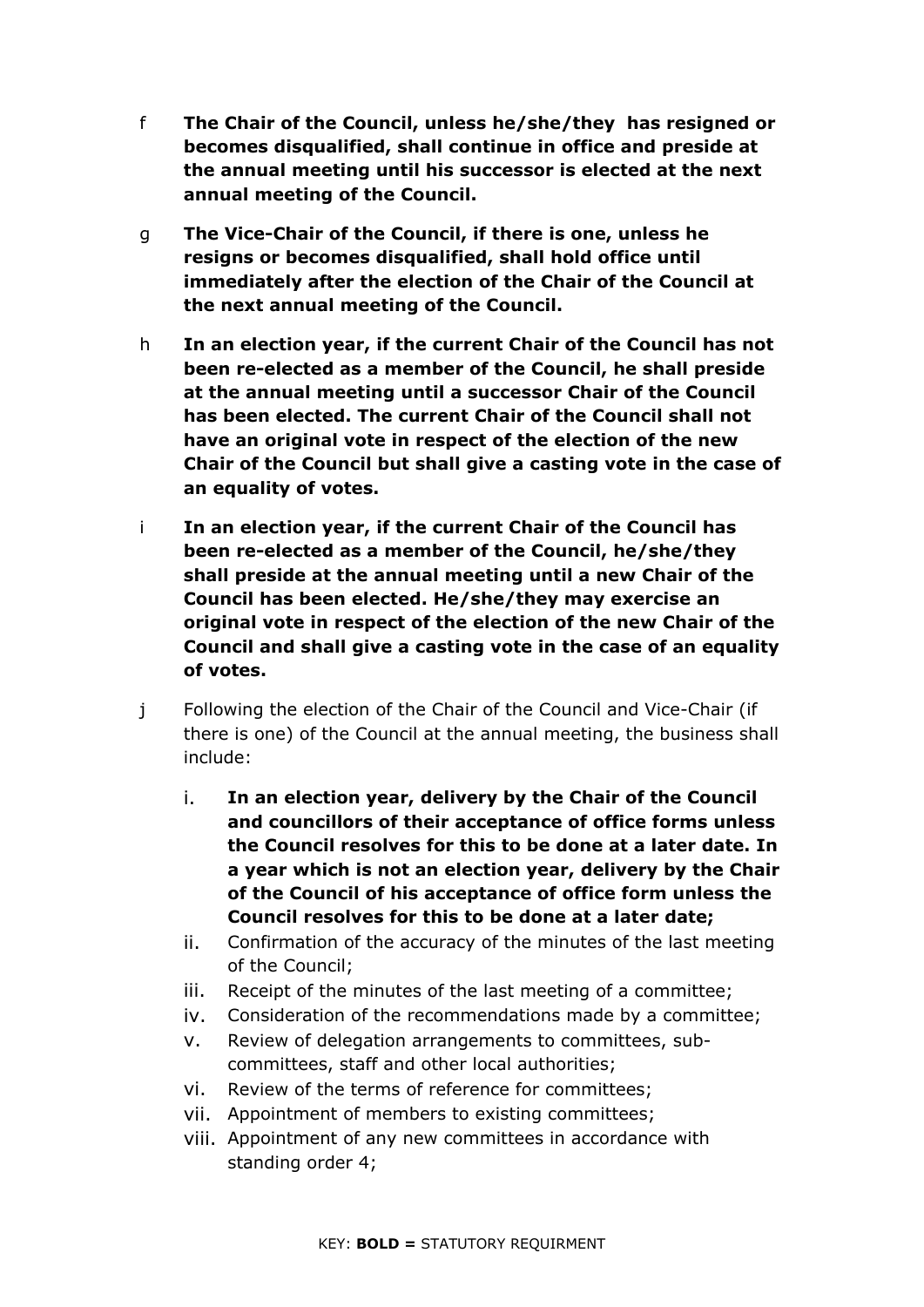- ix. Review and adoption of appropriate standing orders and Financial Regulations;
- x. Review of arrangements (including legal agreements) with other local authorities, not-for-profit bodies and businesses.
- xi. Review of representation on or work with external bodies and arrangements for reporting back;
- xii. In an election year, to make arrangements with a view to the Council becoming eligible to exercise the general power of competence in the future;
- xiii. Review of inventory of land and other assets including buildings and office equipment;
- xiv. Confirmation of arrangements for insurance cover in respect of all insurable risks;
- xv. Review of the Council's and/or staff subscriptions to other bodies;
- xvi. Review of the Council's complaints procedure;
- xvii. Review of the Council's policies, procedures and practices in respect of its obligations under freedom of information and data protection legislation (*see also standing orders 11, 20 and 21*);
- xviii. Review of the Council's policy for dealing with the press/media;
- xix. Review of the Council's employment policies and procedures;
- xx. Review of the Council's expenditure incurred under s.137 of the Local Government Act 1972 or the General Power Of Competence.
- <span id="page-10-0"></span>xxi. Determining the time and place of ordinary meetings of the Council up to and including the next annual meeting of the Council.

## **6 Extraordinary Meetings of the Council, Committees & Sub-committees**

- a **The Chair of the Council may convene an extraordinary meeting of the Council at any time.**
- b **If the Chair of the Council does not call an extraordinary meeting of the Council within seven days of having been requested in writing to do so by two councillors, any two councillors may convene an extraordinary meeting of the Council. The public notice giving the time, place and agenda for such a meeting shall be signed by the two councillors.**
- c The Chair of a committee or a sub-committee may convene an extraordinary meeting of the committee or the sub-committee at any time.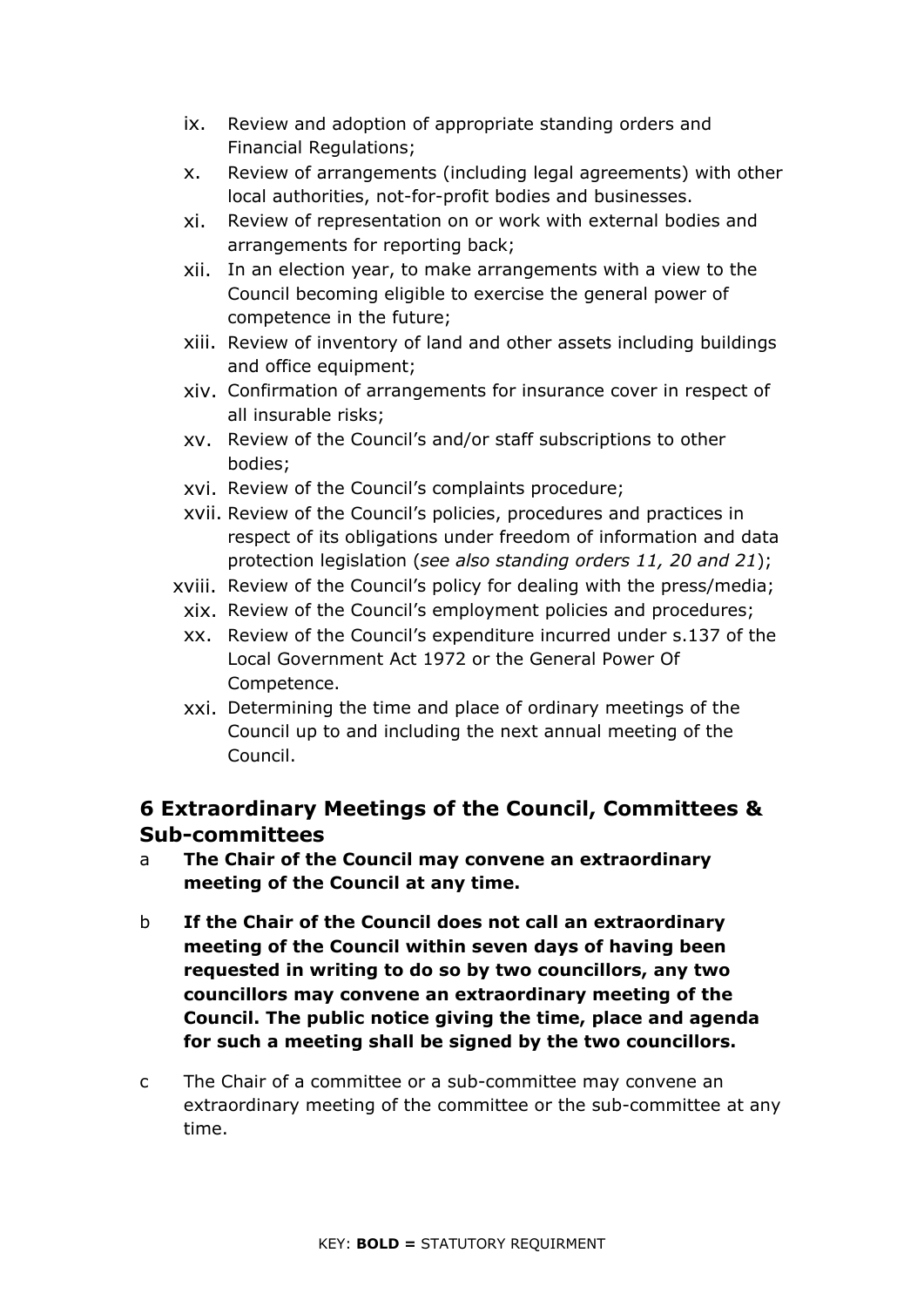d If the Chair of a committee or a sub-committee does not call an extraordinary meeting within seven days of having been requested to do so by two members of the committee or the sub-committee, any two members of the committee or the sub-committee may convene an extraordinary meeting of the committee or a sub-committee.

## **7 Previous Resolutions**

- <span id="page-11-0"></span>a A resolution shall not be reversed within six months except either by a special motion, which requires written notice by at least three councillors to be given to the Proper Officer in accordance with standing order 9, or by a motion moved in pursuance of the recommendation of a committee or a sub-committee.
- b When a motion moved pursuant to standing order 7(a) has been disposed of, no similar motion may be moved for a further six months.

### **8 Voting on Appointments**

<span id="page-11-1"></span>a Where more than two persons have been nominated for a position to be filled by the Council and none of those persons has received an absolute majority of votes in their favour, the name of the person having the least number of votes shall be struck off the list and a fresh vote taken. This process shall continue until a majority of votes is given in favour of one person. A tie in votes may be settled by the casting vote exercisable by the Chair of the meeting.

## **9 Motions on Notice**

- a "Motion on Notice" is a written request to Council for a decision to be made or action to be taken. A proposed motion on notice should outline the background why the request is being made, what is being asked at Council, the potential implications for the Council of making that decision and the form of the resolution the Council is to be requested to adopt.
- b A Motion on Notice must be about a matter for which the Council has a responsibility, or which affects the administrative area of the council or part of it, or the inhabitants of that area or some of them. The Proper Officer shall, in consultation with the Chair, reject any proposed motion that is deemed outside of the Council's powers (ultra vires), illegal, or improper by virtue of being defamatory or offensive.
- c A Motion on Notice will be considered by Council after Public Participation as motions on notice are generally of public interest.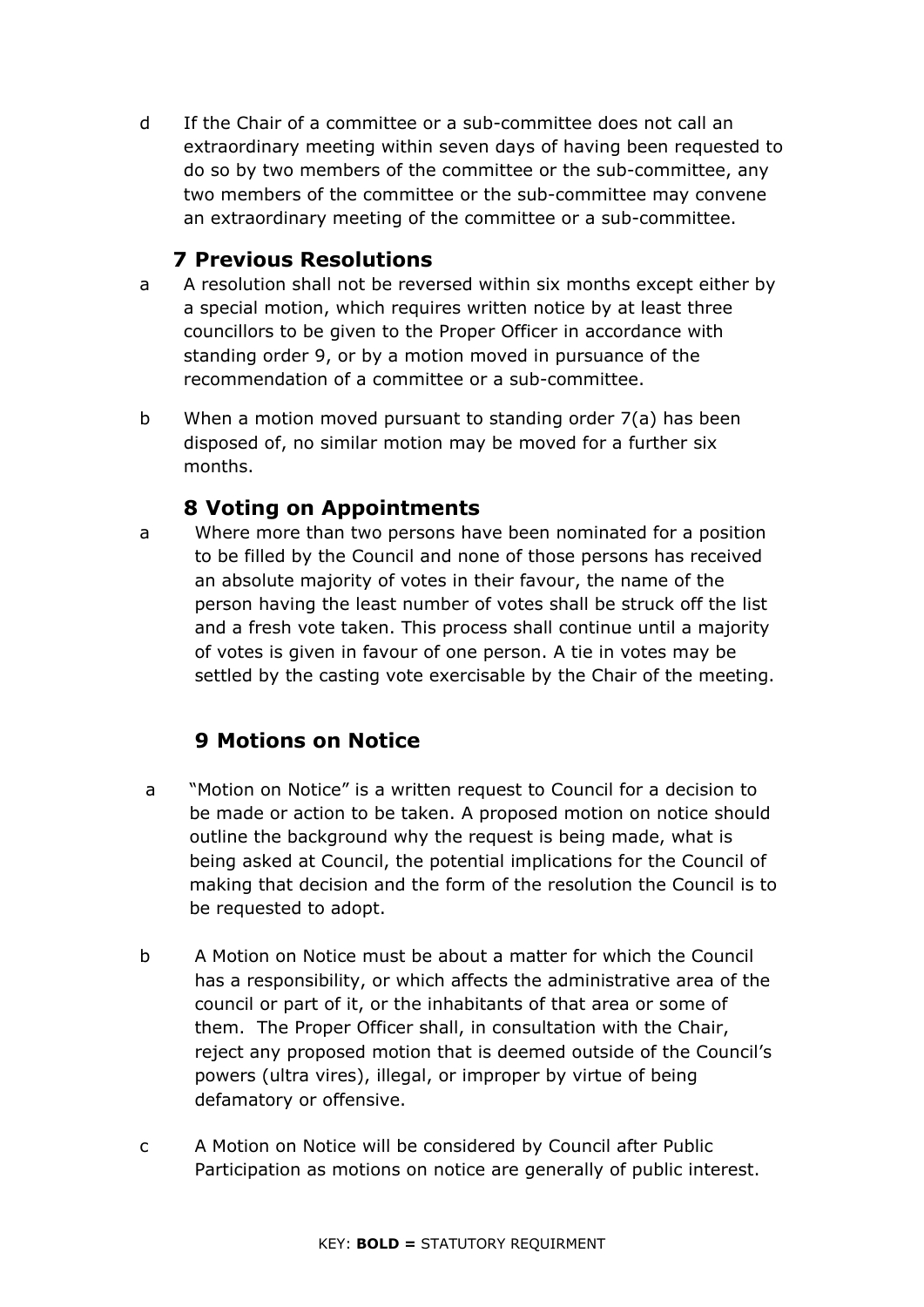- d No motion may be moved at a meeting unless it is on the agenda and the mover has given notice of its wording in accordance with this Standing order.
- e Unless there are overriding exceptional circumstances, at least 21 days prior to the Council meeting, any Member expecting to submit a motion must notify the Proper Officer of the intention to do so. The Proper Officer will then engage with other relevant officers or Members as required by the nature of the proposed motion.
- f The Councillors and Officers may liaise with each other about the nature of the motion, including discussion with the proposer, on any relevant action the Council is already taking in respect of the issue and any clarification on the wording of the motion.
- g Overriding exceptional circumstances would be those cases where the Councillor proposing the motion could not have reasonably foreseen the need to notify their intent to submit the motion at least 21 days prior to Council. Such a motion may only be included on the Council agenda with the approval and written permission of the Chair.
- h The Proper Officer may, before including a motion on the agenda correct obvious grammatical or typographical errors in the wording of the motion.
- i If the Proper Officer considers the wording of a motion received is not clear in its meaning, the motion shall be rejected until the mover of the motion resubmits it in writing, so that it can be understood.
- j If the wording or subject of a proposed motion is considered improper, the Proper Officer shall consult with the Chair of the forthcoming meeting or, as the case may be, the councillors who have convened the meeting, to consider whether the motion shall be included in the agenda or rejected.
- k The final version of the motion on notice must be delivered in writing or by electronic mail to the Proper Officer no later than midday ten clear days (clear days do not include the day of the notice or the day of the meeting), before the day of the meeting.
- l The decision of the Proper Officer as to whether or not to include the motion on the agenda shall be final.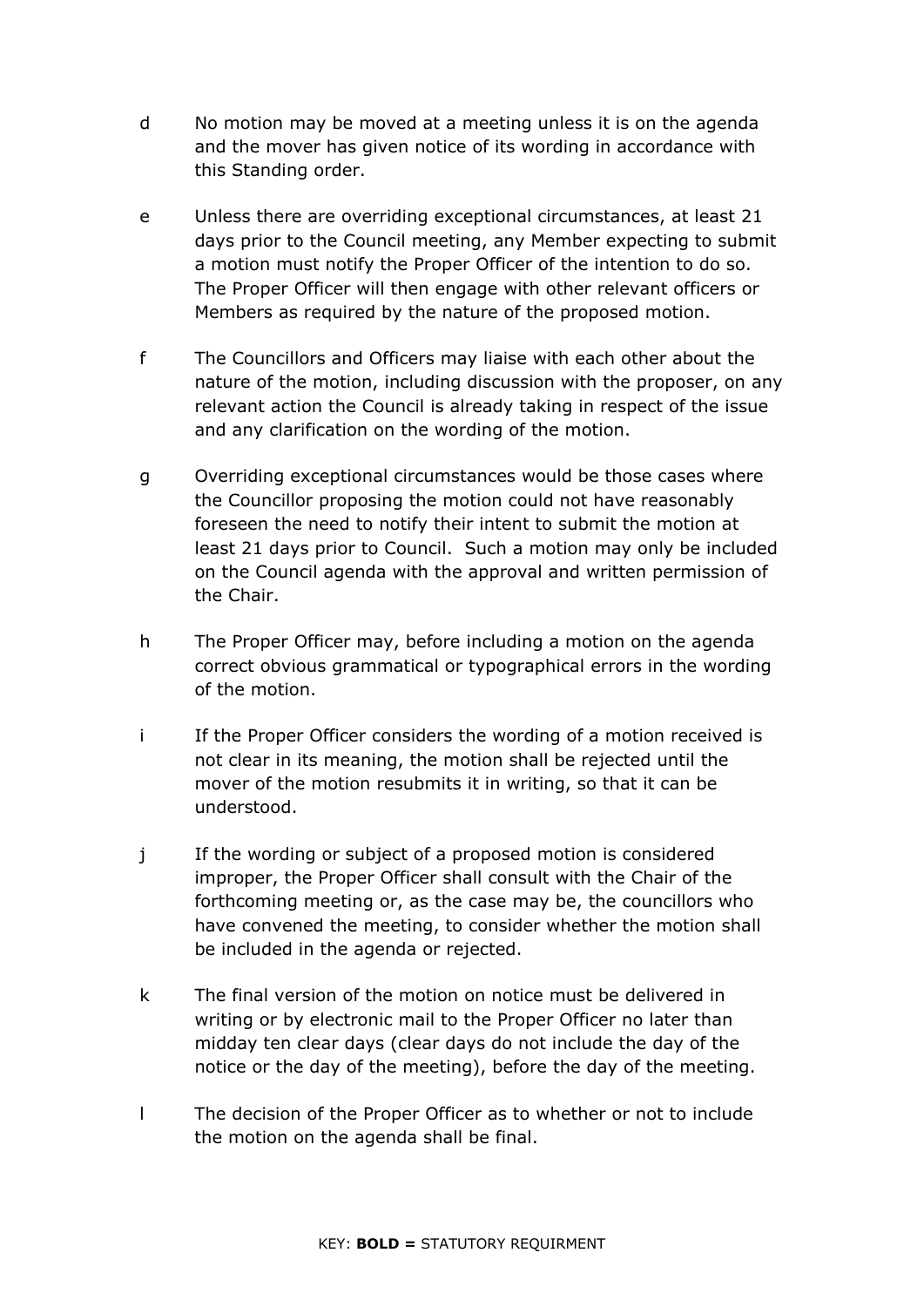- m Each Member may put one motion on notice at each Council meeting. A maximum of three motions may be considered at each Council meeting unless the Chair agrees, by virtue of special urgency, that additional motions may be considered. Any motions that cannot be considered at the meeting will be deferred for consideration at a future meeting of Council.
- n The motion on notice can be moved and seconded at the meeting by any Member. If the motion on notice is not moved, it will be treated as withdrawn and may not be moved without another notice in accordance with these rules. A motion may be withdrawn at any time by the proposer of the motion.
- o Once the motion has been moved and seconded, the Chair will invite Members to debate the motion. Each Member may speak only once, for a maximum of three minutes on the motion. The proposer has the right of reply at the conclusion of the debate for three minutes.
- p The Chair has the discretion to extend the time allowed to allow for the proposer (with the agreement of the seconder) to amend the motion, or to allow for the proposer to respond to questions or points of clarification on the motion.
- q At the conclusion of the debate, the motion shall be put to a vote and determined by a simple majority of those present and voting.
- r Where an agreed motion on notice refers a matter to a committee for consideration, then a report shall be presented in due course to the Council on how the motion on notice was considered by that committee and any consequential outcomes as a result.
- <span id="page-13-0"></span>**10 Motions at a Meeting that do not require Written Notice**
- a The following motions may be moved at a meeting without written notice to the Proper Officer:
	- i. to correct an inaccuracy in the draft minutes of a meeting;
	- ii. to move to a vote;
	- iii. to defer consideration of a motion;
	- iv. to refer a motion to a particular committee or sub-committee;
	- v. to appoint a person to preside at a meeting;
	- vi. to change the order of business on the agenda;
	- vii. to proceed to the next business on the agenda;
	- viii. to require a written report;
	- ix. to appoint a committee or sub-committee and their members;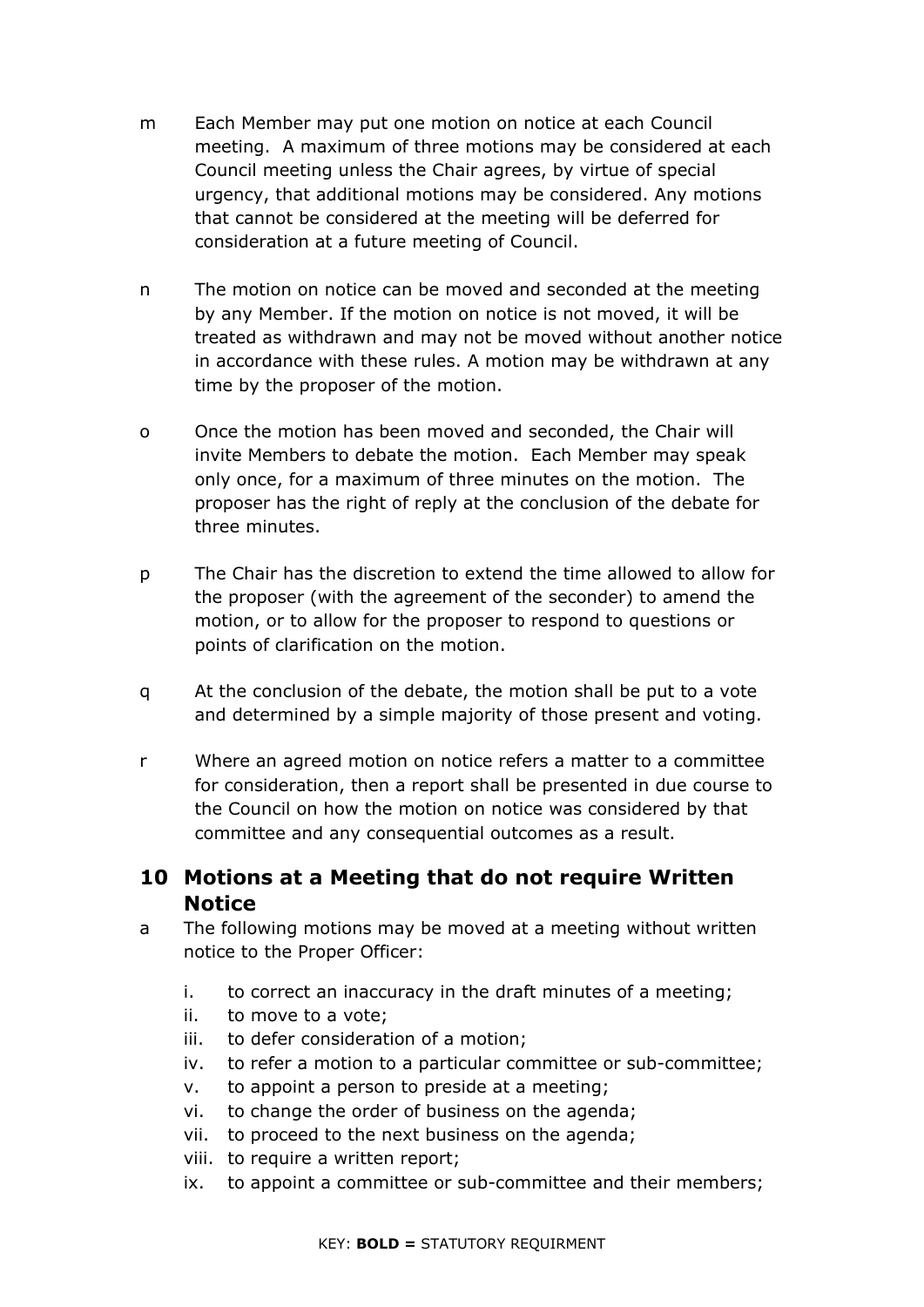- x. to extend the time limits for speaking;
- xi. to exclude the press and public from a meeting in respect of confidential or other information which is prejudicial to the public interest;
- xii. to not hear further from a councillor or a member of the public;
- xiii. to exclude a councillor or member of the public for disorderly conduct;
- xiv. to temporarily suspend the meeting;
- xv. to suspend a particular standing order (unless it reflects mandatory statutory or legal requirements);
- xvi. to adjourn the meeting; or
- xvii. to close the meeting.

#### <span id="page-14-0"></span>**11 Management of Information**

*See also standing order 20.*

- a **The Council shall have in place and keep under review, technical and organisational measures to keep secure information (including personal data) which it holds in paper and electronic form. Such arrangements shall include deciding who has access to personal data and encryption of personal data.**
- b **The Council shall have in place, and keep under review, policies for the retention and safe destruction of all information (including personal data) which it holds in paper and electronic form. The Council's Retention Policy shall confirm the period for which information (including personal data) shall be retained or if this is not possible the criteria used to determine that period (e.g. the Limitation Act 1980).**
- c **The agenda, papers that support the agenda and the minutes of a meeting shall not disclose or otherwise undermine confidential information or personal data without legal justification.**
- d **Councillors, staff, the Council's contractors and agents shall not disclose confidential information or personal data without legal justification.**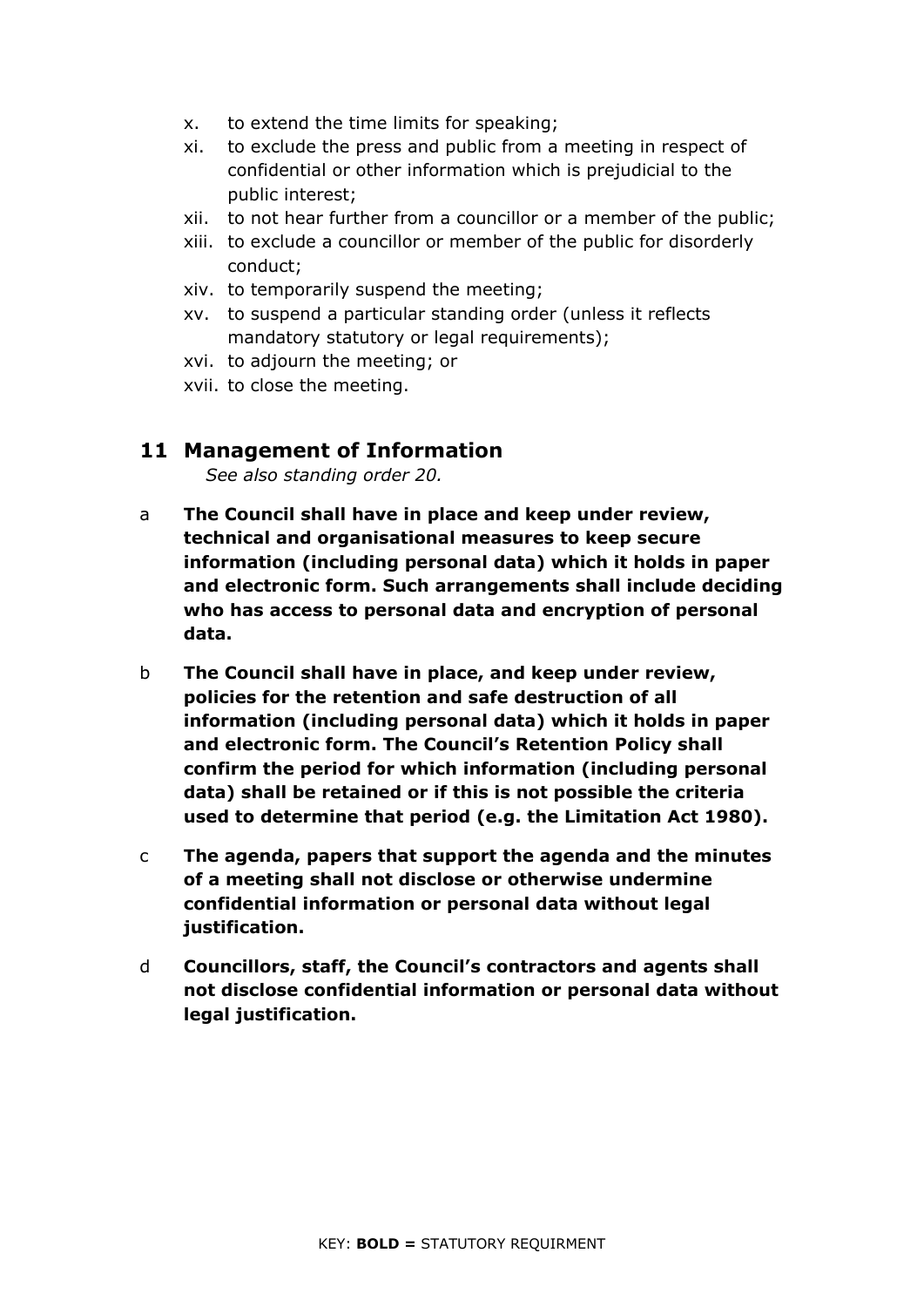### <span id="page-15-0"></span>**12 Draft Minutes**

- a If the draft minutes of a preceding meeting have been served on councillors with the agenda to attend the meeting at which they are due to be approved for accuracy, they shall be taken as read.
- b There shall be no discussion about the draft minutes of a preceding meeting except in relation to their accuracy. A motion to correct an inaccuracy in the draft minutes shall be moved in accordance with standing order 10(a)(i).
- c The accuracy of draft minutes, including any amendment(s) made to them, shall be confirmed by resolution and shall be signed by the Chair of the meeting and stand as an accurate record of the meeting to which the minutes relate.
- d If the Chair of the meeting does not consider the minutes to be an accurate record of the meeting to which they relate, he shall sign the minutes and include a paragraph in the following terms or to the same effect:

"The Chair of this meeting does not believe that the minutes of the meeting of the ( ) held on [date] in respect of ( ) were a correct record but his view was not upheld by the meeting and the minutes are confirmed as an accurate record of the proceedings."

- e **If the Council's gross annual income or expenditure (whichever is higher) does not exceed £25,000, it shall publish draft minutes on a website which is publicly accessible and free of charge not later than one month after the meeting has taken place.**
- <span id="page-15-1"></span>f Subject to the publication of draft minutes in accordance with standing order 12(e) and standing order 20(a) and following a resolution which confirms the accuracy of the minutes of a meeting, the draft minutes or recordings of the meeting for which approved minutes exist shall be destroyed.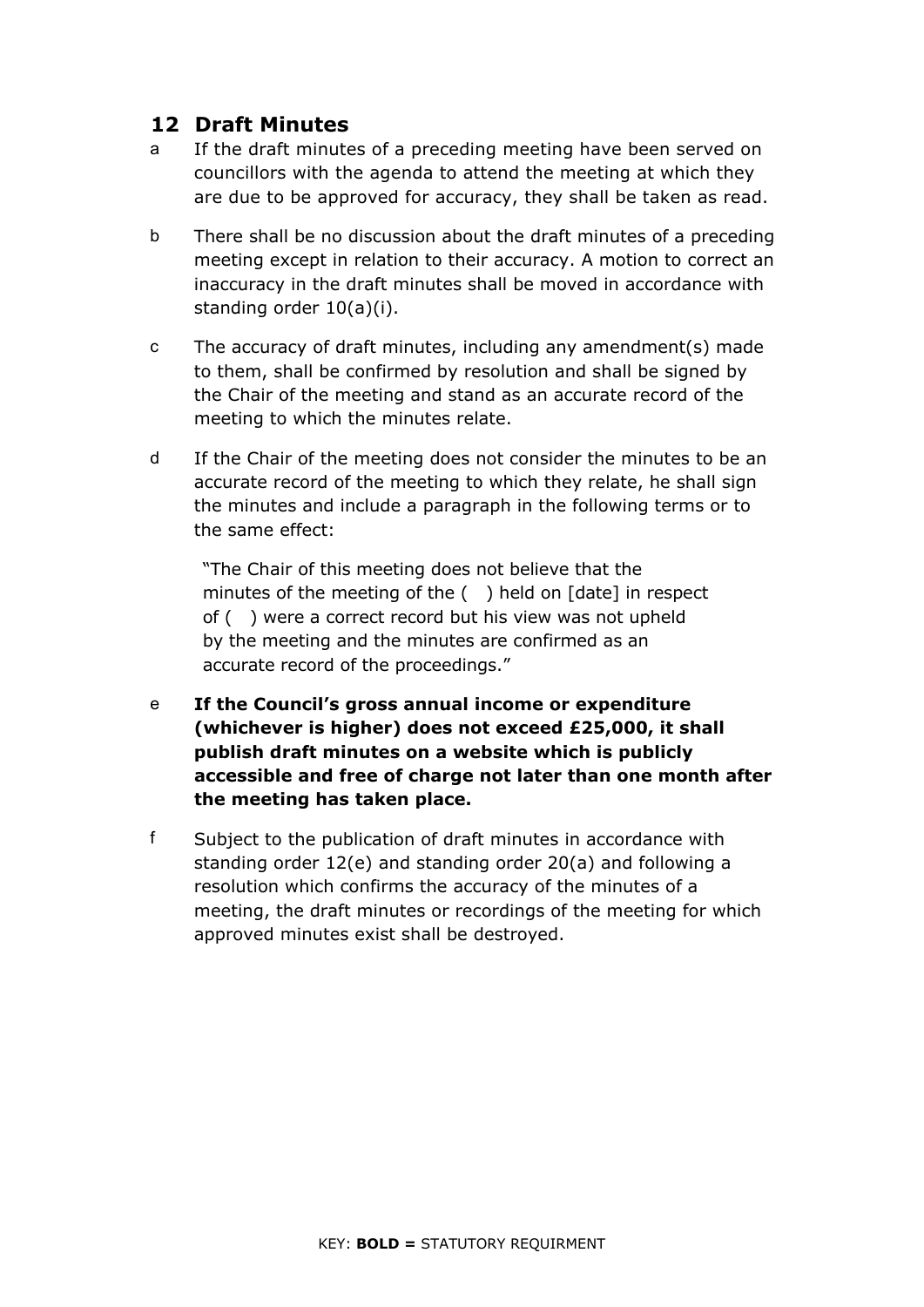## **13 Code of Conduct & Dispensations**

*See also standing order 3(u).* 

- a All councillors and non-councillors with voting rights shall observe the code of conduct adopted by the Council.
- b Unless he/she/they has been granted a dispensation, a councillor or non-councillor with voting rights shall withdraw from a meeting when it is considering a matter in which he/she/they has a disclosable pecuniary interest. He/she/they may return to the meeting after it has considered the matter in which he had the interest.
- c Unless he/she/they has been granted a dispensation, a councillor or non-councillor with voting rights shall withdraw from a meeting when it is considering a matter in which he/she/they has another interest if so required by the Council's code of conduct. He may return to the meeting after it has considered the matter in which he had the interest.
- d **Dispensation requests shall be in writing and submitted to the Proper Officer** as soon as possible before the meeting, or failing that, at the start of the meeting for which the dispensation is required.
- e A decision as to whether to grant a dispensation shall be made by the Proper Officer OR by a meeting of the Council, or committee or sub-committee for which the dispensation is required, and that decision is final.
- f A dispensation request shall confirm:
	- i. the description and the nature of the disclosable pecuniary interest or other interest to which the request for the dispensation relates;
	- ii. whether the dispensation is required to participate at a meeting in a discussion only or a discussion and a vote;
	- iii. the date of the meeting or the period (not exceeding four years) for which the dispensation is sought; and
	- iv. an explanation as to why the dispensation is sought.
- g Subject to standing orders 13(d) and (f), a dispensation request shall be considered by the Proper Officer before the meeting or, if this is not possible, at the start of the meeting for which the dispensation is required OR at the beginning of the meeting of the Council, or committee or sub-committee for which the dispensation is required.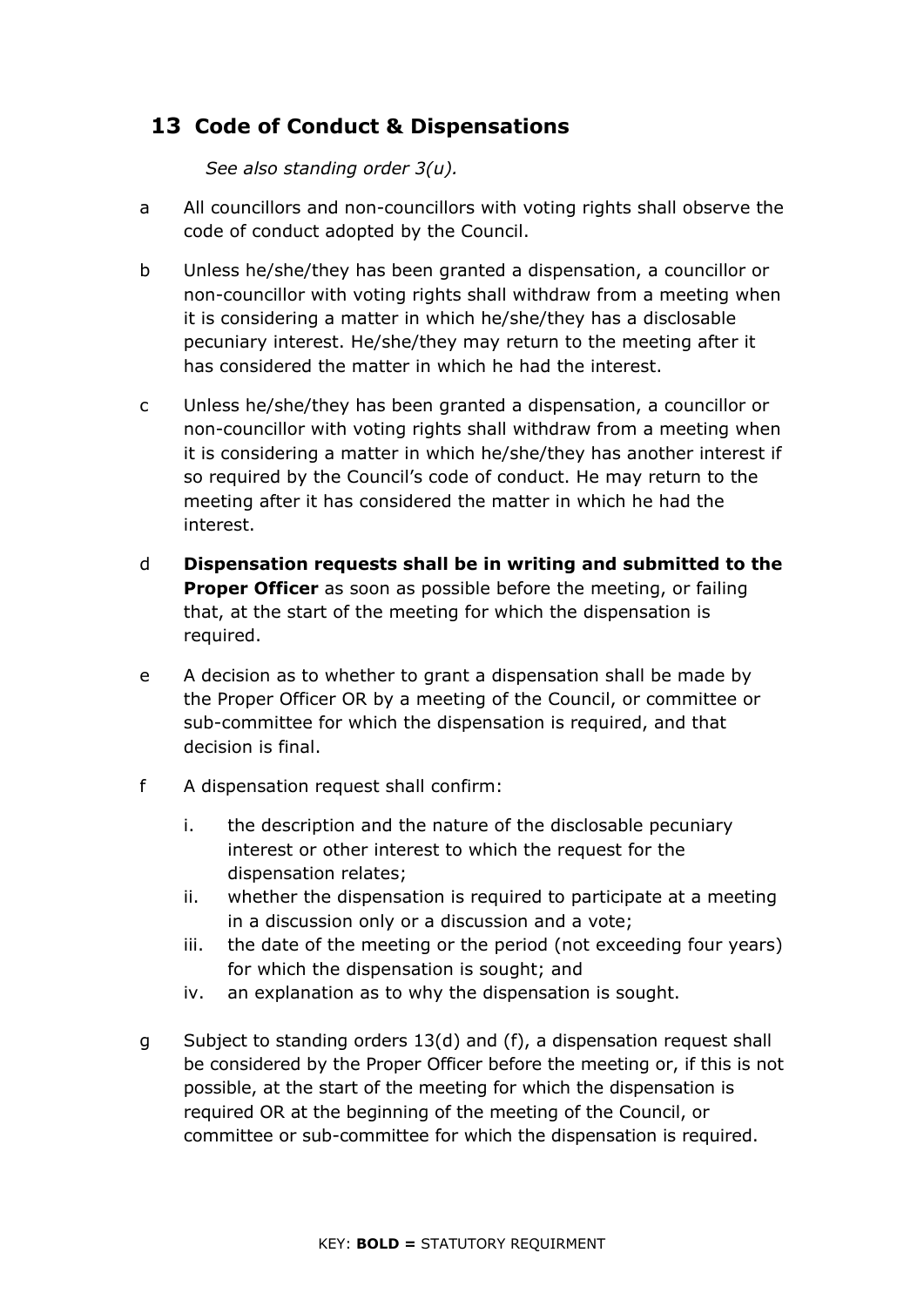- h **A dispensation may be granted in accordance with standing order 13(e) if having regard to all relevant circumstances any of the following apply:**
	- **i. without the dispensation the number of persons prohibited from participating in the particular business would be so great a proportion of the meeting transacting the business as to impede the transaction of the business;**
	- **ii. granting the dispensation is in the interests of persons living in the Council's area; or**
	- **iii. it is otherwise appropriate to grant a dispensation.**

### <span id="page-17-0"></span>**14 Code of Conduct Complaints**

- a Upon notification by the District or Unitary Council that it is dealing with a complaint that a councillor or non-councillor with voting rights has breached the Council's code of conduct, the Proper Officer shall, subject to standing order 11, report this to the Council.
- b Where the notification in standing order 14(a) relates to a complaint made by the Proper Officer, the Proper Officer shall notify the Chair of Council of this fact, and the Chair shall nominate another staff member to assume the duties of the Proper Officer in relation to the complaint until it has been determined and the Council has agreed what action, if any, to take in accordance with standing order 14(d).
- c The Council may:
	- i. provide information or evidence where such disclosure is necessary to investigate the complaint or is a legal requirement;
	- ii. seek information relevant to the complaint from the person or body with statutory responsibility for investigation of the matter.
- d **Upon notification by the District or Unitary Council that a councillor or non-councillor with voting rights has breached the Council's code of conduct, the Council shall consider what, if any, action to take against him. Such action excludes disqualification or suspension from office.**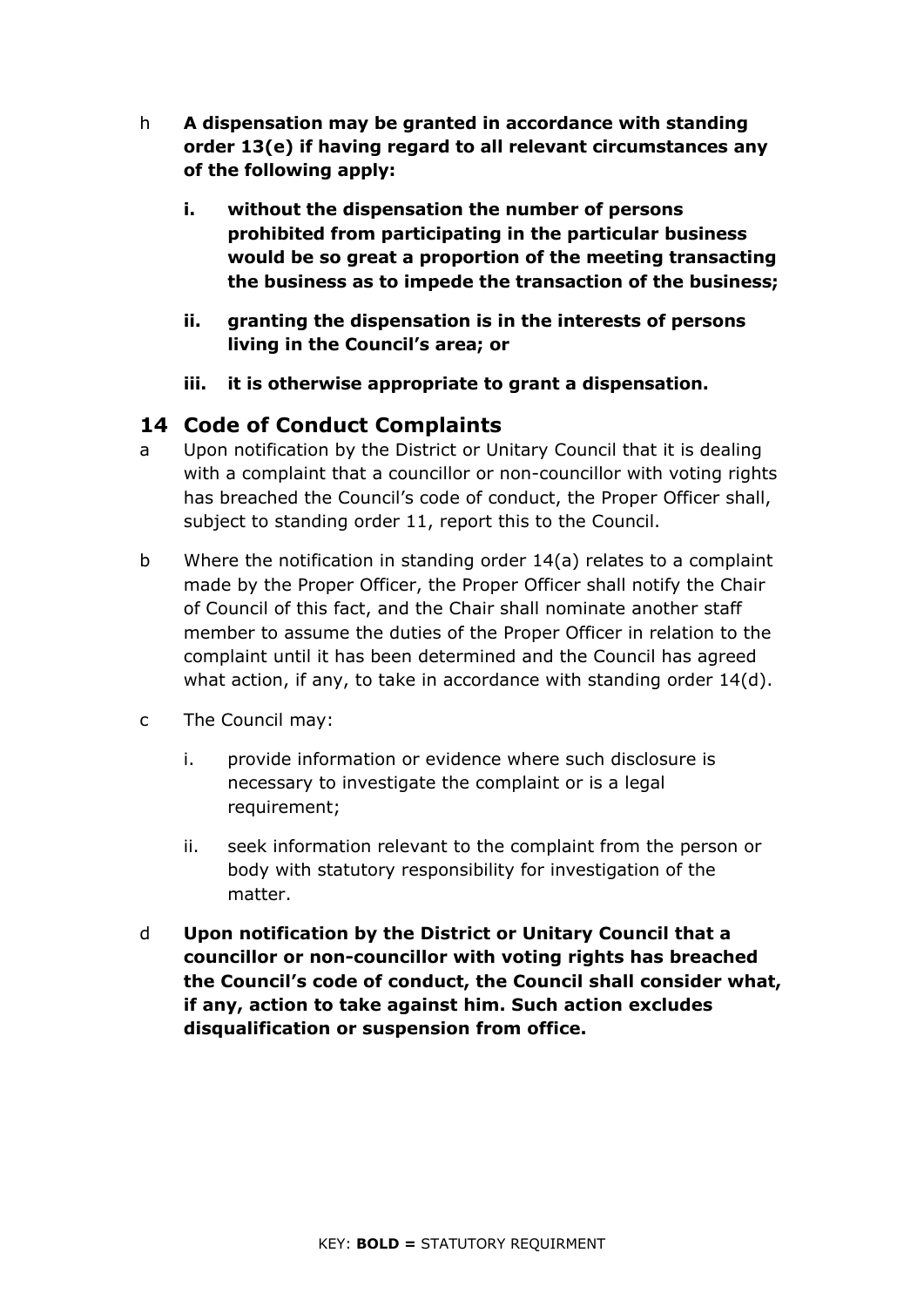- e The Council shall have the authority to:
	- i. seek documentary and other evidence from the person or body with statutory responsibility for investigation of the matter;
	- ii. seek and share information relevant to the complaint;
	- iii. Liaise with the Monitoring Officer throughout the procedure to ensure appropriate governance;
	- iv. Maintain accurate and confidential records.
	- v. Make recommendations to the Council based upon the investigations and agree appropriate resolutions to progress the matter.
	- vi. There are no specific sanctions for breach of the code, so the Council can only exercise its powers under general law. The Council can make recommendations which may include:
		- Publicise the breach
		- Censure or reprimand the member
		- Remove the member from committees (but not from the Council)

• Restrict the member's access to Council premises {Note: there is no power to suspend or disqualify a member, to require a member to undertake training or to require a member to apologise.}

#### <span id="page-18-0"></span>**15 Proper Officer**

- a The Proper Officer shall be either (i) the clerk or (ii) other staff member(s) nominated by the Council to undertake the work of the Proper Officer when the Proper Officer is absent.
- b The Proper Officer shall:
	- **at least three clear days before a meeting of the council, a committee** or a sub-committee**,**
		- **serve on councillors by delivery or post at their residences or by email authenticated in such manner as the Proper Officer thinks fit, a signed summons confirming the time, place and the agenda (provided the councillor has consented to service by email), and**
		- **provide, in a conspicuous place, public notice of the time, place and agenda (provided that the public notice with agenda of an extraordinary meeting of the Council convened by councillors is signed by them).**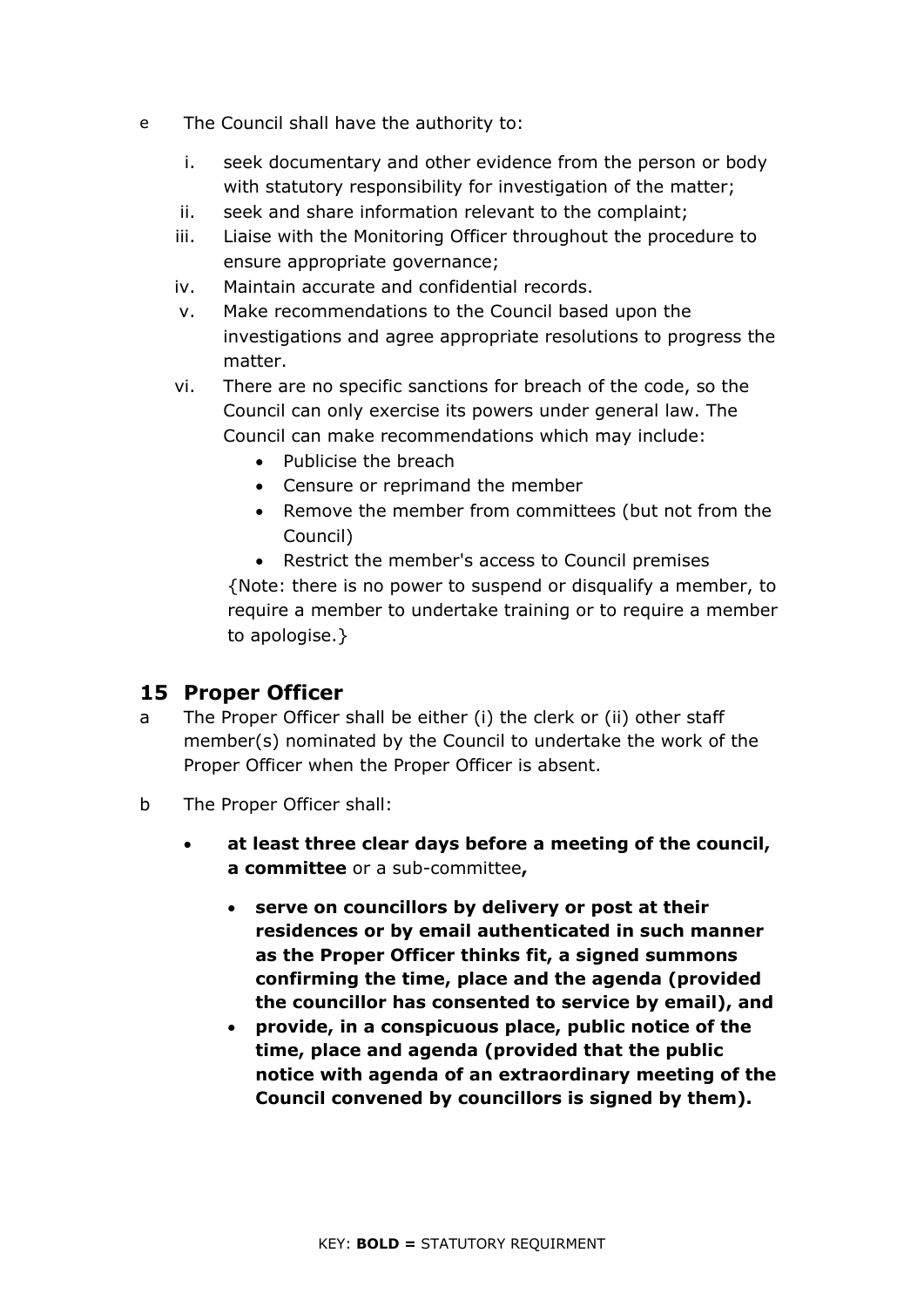*See standing order 3(b) for the meaning of clear days for a meeting of a full council and standing order 3(c) for the meaning of clear days for a meeting of a committee;*

- subject to standing order 9, include on the agenda all motions in the order received unless a councillor has given written notice at least 5 days before the meeting confirming his/her/their withdrawal of it;
- **convene a meeting of the Council for the election of a new Chair of the Council, occasioned by a casual vacancy in his/her/their office;**
- **facilitate inspection of the minute book by local government electors;**
- **receive and retain copies of byelaws made by other local authorities;**
- hold acceptance of office forms from councillors;
- hold a copy of every councillor's register of interests;
- assist with responding to requests made under freedom of information legislation and rights exercisable under data protection legislation, in accordance with the Council's relevant policies and procedures;
- liaise, as appropriate, with the Council's Data Protection Officer;
- receive and send general correspondence and notices on behalf of the Council except where there is a resolution to the contrary;
- assist in the organisation of, storage of, access to, security of and destruction of information held by the Council in paper and electronic form subject to the requirements of data protection and freedom of information legislation and other legitimate requirements (e.g. the Limitation Act 1980);
- arrange for legal deeds to be executed; (*see also standing order 23);*
- arrange or manage the prompt authorisation, approval, and instruction regarding any payments to be made by the Council in accordance with its Financial Regulations;
- record every planning application notified to the Council and the Council's response to the Local Planning Authority in a book for such purpose;
- refer simple planning applications received by the Council that require a response between official meetings of the committee to the members of the committee with a recommendation prior to a response being made.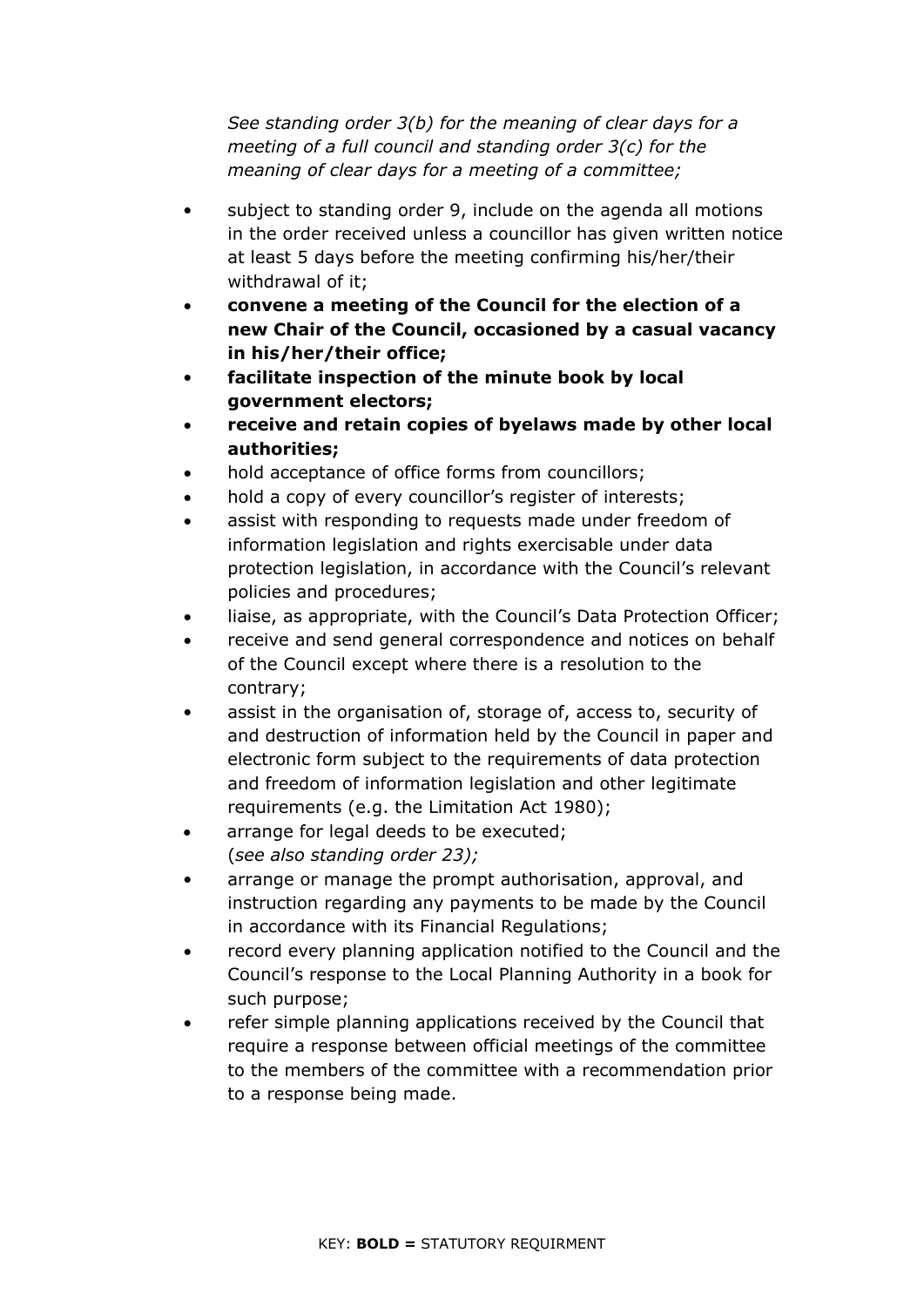- a request will be made to the local planning authority for an extension to the timescale for response for any complex or contentious applications so that they can be taken to committee. If an extension to the time period isn't approved, a special meeting will be called to consider the application.
- manage access to information about the Council via the publication scheme; and
- retain custody of the seal of the Council (if there is one) which shall not be used without a resolution to that effect. (s*ee also standing order 23).*

### <span id="page-20-0"></span>**16 Responsible Financial Officer**

a The Council shall appoint appropriate staff member(s) to undertake the work of the Responsible Financial Officer when the Responsible Financial Officer is absent.

### <span id="page-20-1"></span>**17 Accounts & Accounting Statements**

- a "Proper practices" in standing orders refer to the most recent version of "Governance and Accountability for Local Councils – a Practitioners' Guide".
- b All payments by the Council shall be authorised, approved and paid in accordance with the law, proper practices and the Council's Financial Regulations.
- c The RFO shall regularly provide the Council and Committees with a statement of expenditure and income for the financial year to date against each head of the budget, comparing actual expenditure to the appropriate date against the expected proportion of the budget. These statements are to be prepared at least quarterly and shall show explanations of material variances from budget.
- d As soon as possible after the financial year end at 31 March, the Responsible Financial Officer shall present:
	- i. The Council with a summary of the income, expenditure and reserves position compared to the annual budget for the year just ended; and
	- ii. the Council with the accounting statements for the year in the form of Section 2 of the annual governance and accountability return, as required by proper practices, for consideration and approval. The return is to be approved by Council before 30 June and submitted to the external auditor to meet its timescale.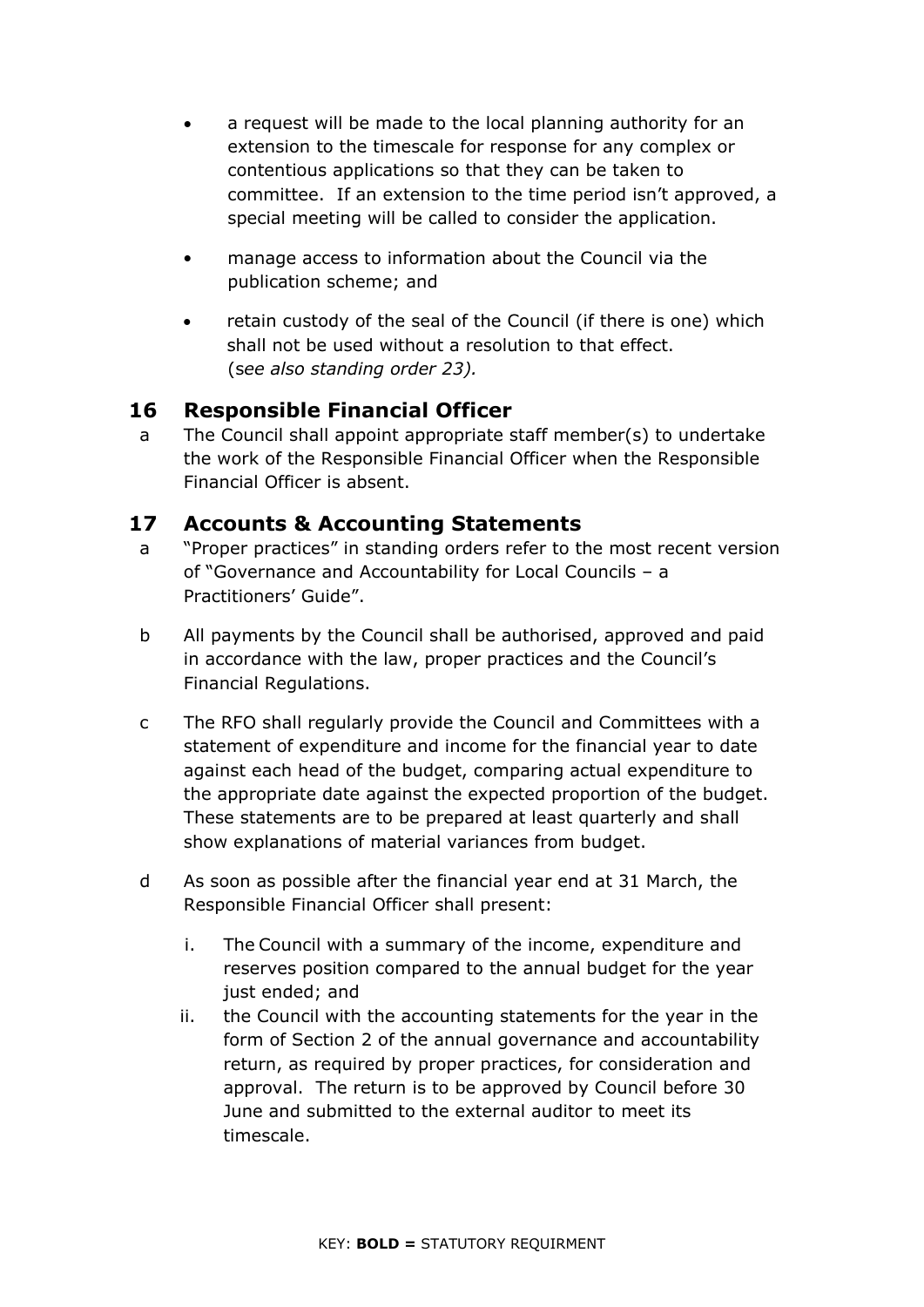## <span id="page-21-0"></span>**18 Financial Controls & Procurement**

- a. The Council shall consider and approve Financial Regulations drawn up by the Responsible Financial Officer, which shall include detailed arrangements in respect of the following:
	- i. the keeping of accounting records and systems of internal controls;
	- ii. the assessment and management of financial risks faced by the Council;
	- iii. the work of the independent internal auditor in accordance with proper practices and the receipt of regular reports from the internal auditor, which shall be required at least annually;
	- iv. the inspection and copying by councillors and local electors of the Council's accounts and/or orders of payments; and
	- v. whether contracts with an estimated value below **£25,000** due to special circumstances are exempt from a tendering process or procurement exercise.
- b. Financial Regulations shall be reviewed regularly and at least annually for fitness of purpose.
- c. **A public contract regulated by the Public Contracts Regulations 2015 with an estimated value in excess of £25,000 but less than the relevant thresholds referred to in standing order 18(f) is subject to the "light touch" arrangements under Regulations 109-114 of the Public Contracts Regulations 2015 unless it proposes to use an existing list of approved suppliers (framework agreement).**
	- d. Subject to additional requirements in the Financial Regulations and/or the Procurement Policy of the Council, the tender process for contracts for the supply of goods, materials, services or the execution of works shall include, as a minimum, the following steps:
		- i. a specification for the goods, materials, services or the execution of works shall be drawn up;
		- ii. an invitation to tender shall be drawn up to confirm:
			- the Council's specification.
			- the time, date and address for the submission of tenders.
			- the date of the Council's written response to the tender.
			- the prohibition on prospective contractors contacting councillors or staff to encourage or support their tender outside the prescribed process.
		- iii. the invitation to tender shall be advertised in a local newspaper and in any other manner that is appropriate.
		- iv. tenders are to be submitted in writing in a sealed marked envelope addressed to the Proper Officer.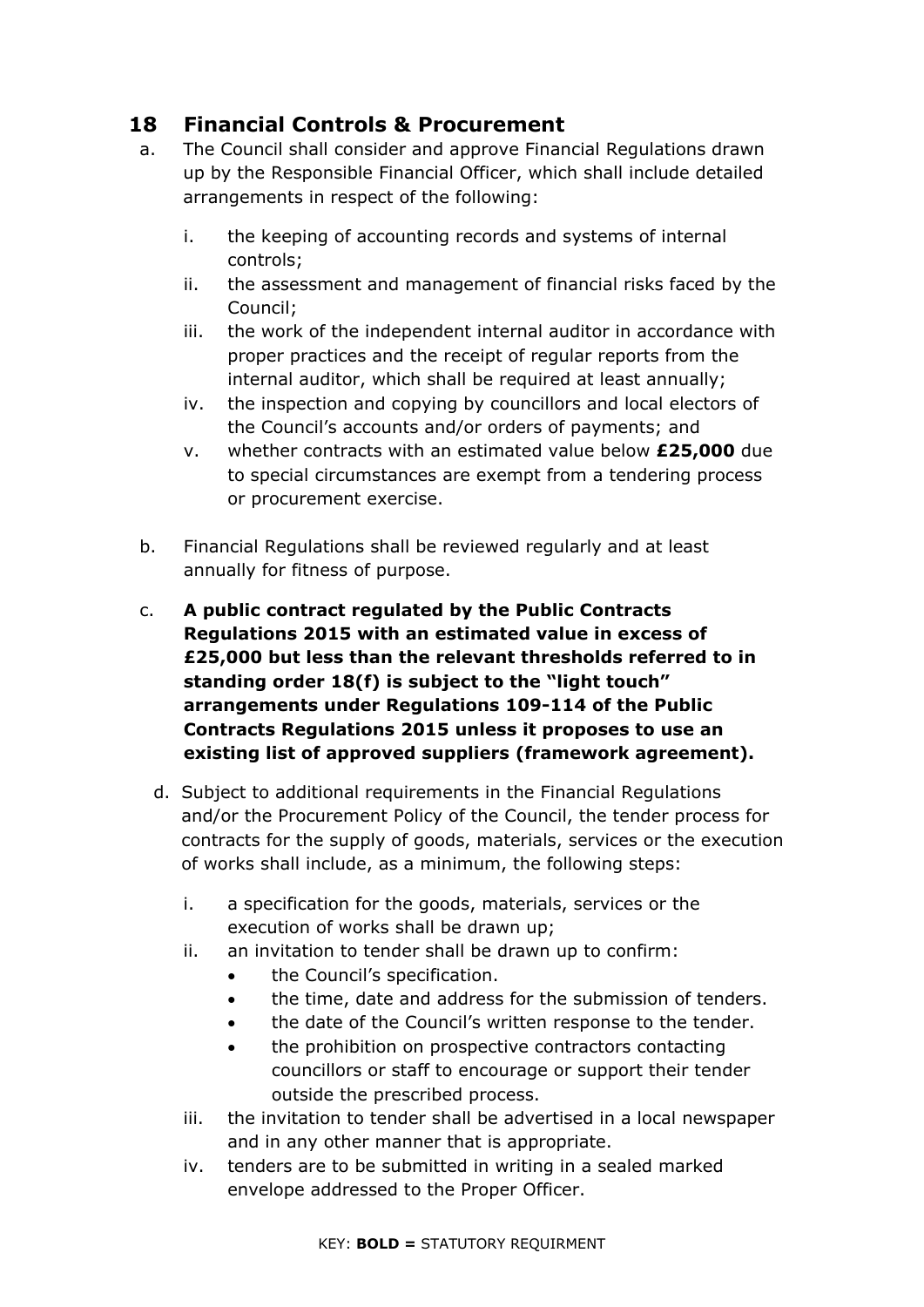- v. tenders shall be opened by the Proper Officer in the presence of at least one councillor after the deadline for submission of tenders has passed.
- vi. tenders are to be reported to and considered by the appropriate meeting of the Council or a committee or sub-committee with delegated responsibility.
- e. Neither the Council, nor a committee or a sub-committee with delegated responsibility for considering tenders, is bound to accept the lowest value tender.
- f. **Where the value of a contract is likely to exceed the threshold specified by the Office of Government Commerce from time to time, the Council must consider whether the Public Contracts Regulations 2015 or the Utilities Contracts Regulations 2016 apply to the contract and, if either of those Regulations apply, the Council must comply with procurement rules.**

#### <span id="page-22-0"></span>**19 Handling Staff Matters**

- a A matter personal to a member of staff that is being considered by a meeting of Council is subject to standing order 11.
- b The Council Chair shall conduct a review of the performance and annual appraisal of the work of the Town Clerk. The appraisal shall be reported in writing and is subject to approval by resolution by the Finance Committee and any recommendations for salary resolutions referred to Full Council.
- c Subject to the Council's policy regarding the handling of grievance matters, the Council's most senior employee (or other employees) shall contact the Chair of the Council in respect of an informal or formal grievance matter, and this matter shall be progressed by the Finance Committee
- d Subject to the Council's policy regarding the handling of grievance matters, if an informal or formal grievance matter raised by the employees relates to the Chair this shall be communicated to the vice Chair.
- e Any persons responsible for all or part of the management of staff shall treat as confidential the written records of all meetings relating to their performance, capabilities, grievance or disciplinary matters.
- f In accordance with standing order  $11(a)$ , persons with line management responsibilities shall have access to staff records referred to in standing order 19(f).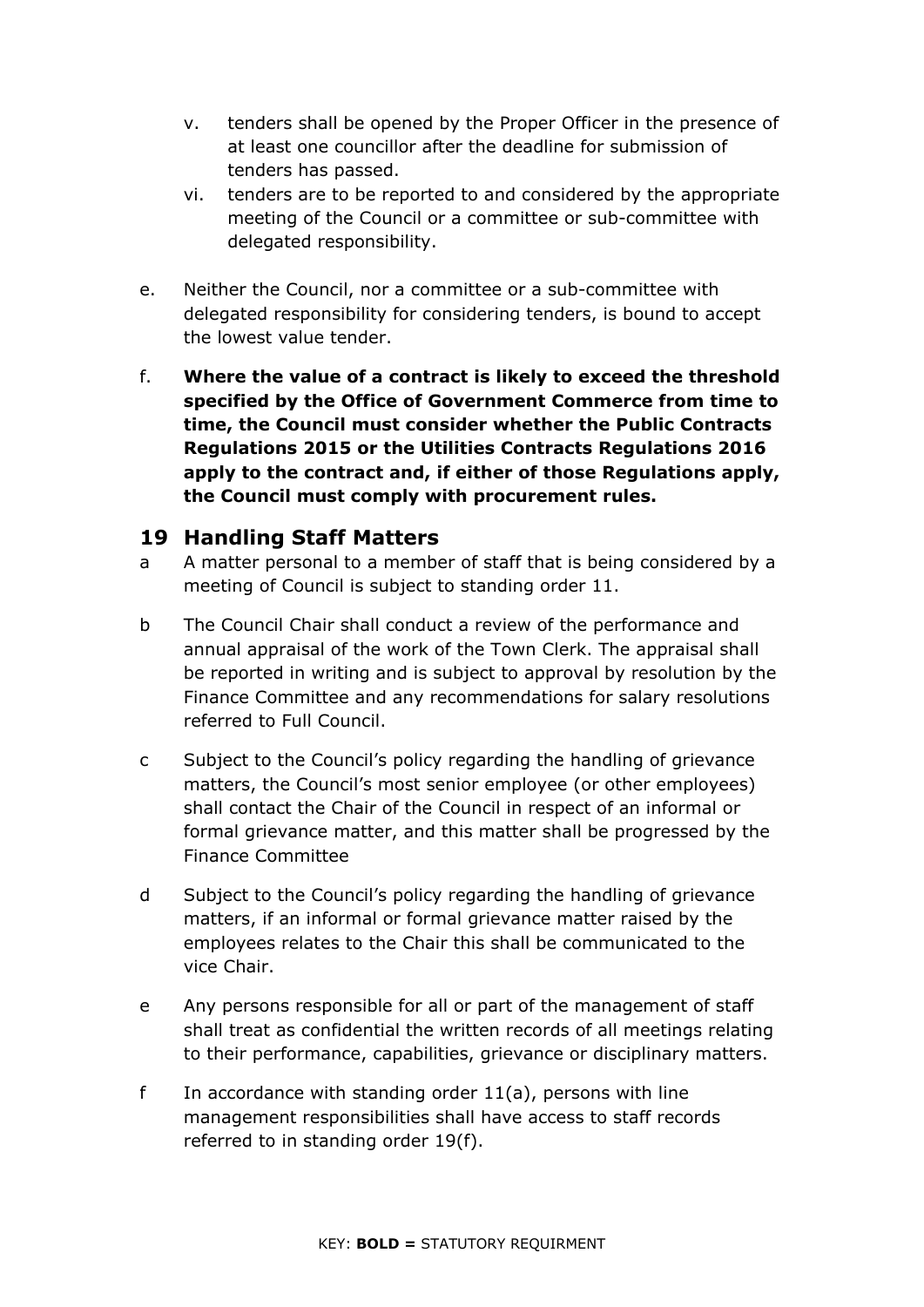#### <span id="page-23-0"></span>**20 Responsibilities to Provide Information**

*See also standing order 21.* 

- a **In accordance with freedom of information legislation, the Council shall publish information in accordance with its publication scheme and respond to requests for information held by the Council.**
- b. **The Council shall publish information in accordance with the requirements of the Local Government (Transparency Requirements) (England) Regulations 2015**.
- <span id="page-23-1"></span>**21 Responsibilities under Data Protection Legislation**  (Below is not an exclusive list). *See also standing order 11.*
- a The Council may appoint a Data Protection Officer**.**
- b **The Council shall have policies and procedures in place to respond to an individual exercising statutory rights concerning his personal data.**
- c **The Council shall have a written policy in place for responding to and managing a personal data breach.**
- d **The Council shall keep a record of all personal data breaches comprising the facts relating to the personal data breach, its effects and the remedial action taken.**
- e **The Council shall ensure that information communicated in its privacy notice(s) is in an easily accessible and available form and kept up to date.**
- f **The Council shall maintain a written record of its processing activities.**

#### <span id="page-23-2"></span>**22 Relations with the Press/Media**

a Requests from the press or other media for an oral or written comment or statement from the Council, its councillors or staff shall be handled in accordance with the Council's policy in respect of dealing with the press and/or other media.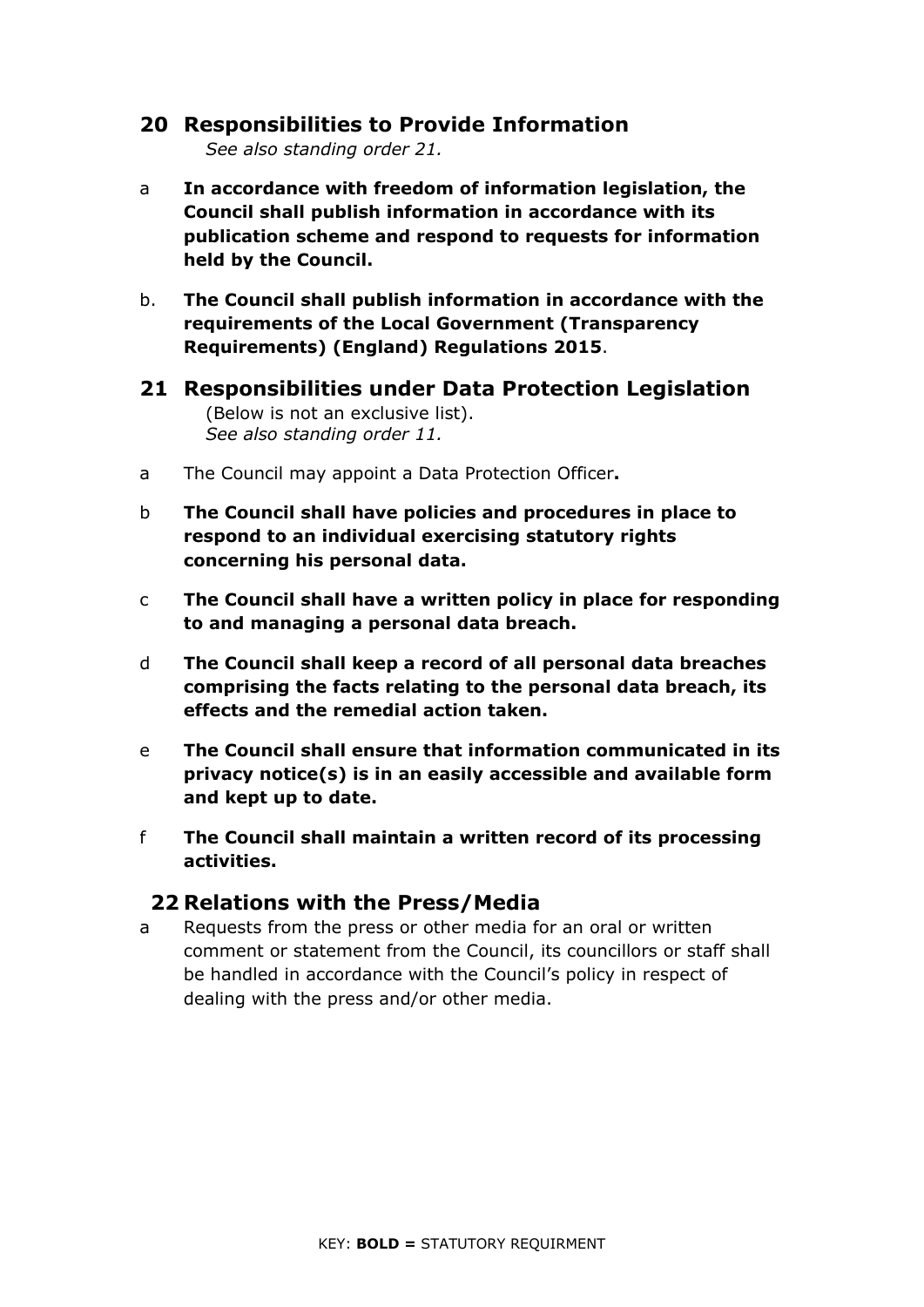## <span id="page-24-0"></span>**23 Execution and Sealing of Legal Deeds**

*See also standing orders 15(b)(xii) and (xvii).*

- a The legal deed shall not be executed on behalf of the Council unless authorised by a resolution.
- b Subject to standing order 23(a), the Council's common seal shall alone be used for sealing a deed required by law. It shall be applied by the Proper Officer in the presence of two councillors who shall sign the deed as witnesses.
- c The common seal of the Council will be kept in a safe place in the custody of the Town Clerk. A decision of the Council, or of any part of it, will be sufficient authority for sealing any document necessary to give effect to the decision.
- d The common seal will be affixed to those documents which in the opinion of the Council's solicitor should be sealed. The affixing of the common seal will be attested by the Town Clerk or solicitor.
- e An entry of every sealing of a document shall be made and consecutively numbered in an electronic register to be provided for the purpose and shall be signed by the person who has attested the seal.

## <span id="page-24-1"></span>**24 Communicating with District and County & unitary councillors**

- a An invitation to attend a meeting of the Council shall be sent, together with the agenda, to the ward councillor(s) of the District and County Council OR Unitary Council representing the area of the Council.
- b Unless the Council determines otherwise, a copy of each letter sent to the District and County Council OR Unitary Council shall be sent to the ward councillor(s) representing the area of the Council.

### <span id="page-24-2"></span>**25 Restrictions on Councillor Activities**

- a. Unless duly authorised no councillor shall:
	- i. inspect any land and/or premises which the Council has a right or duty to inspect; or
	- ii. issue orders, instructions or directions.